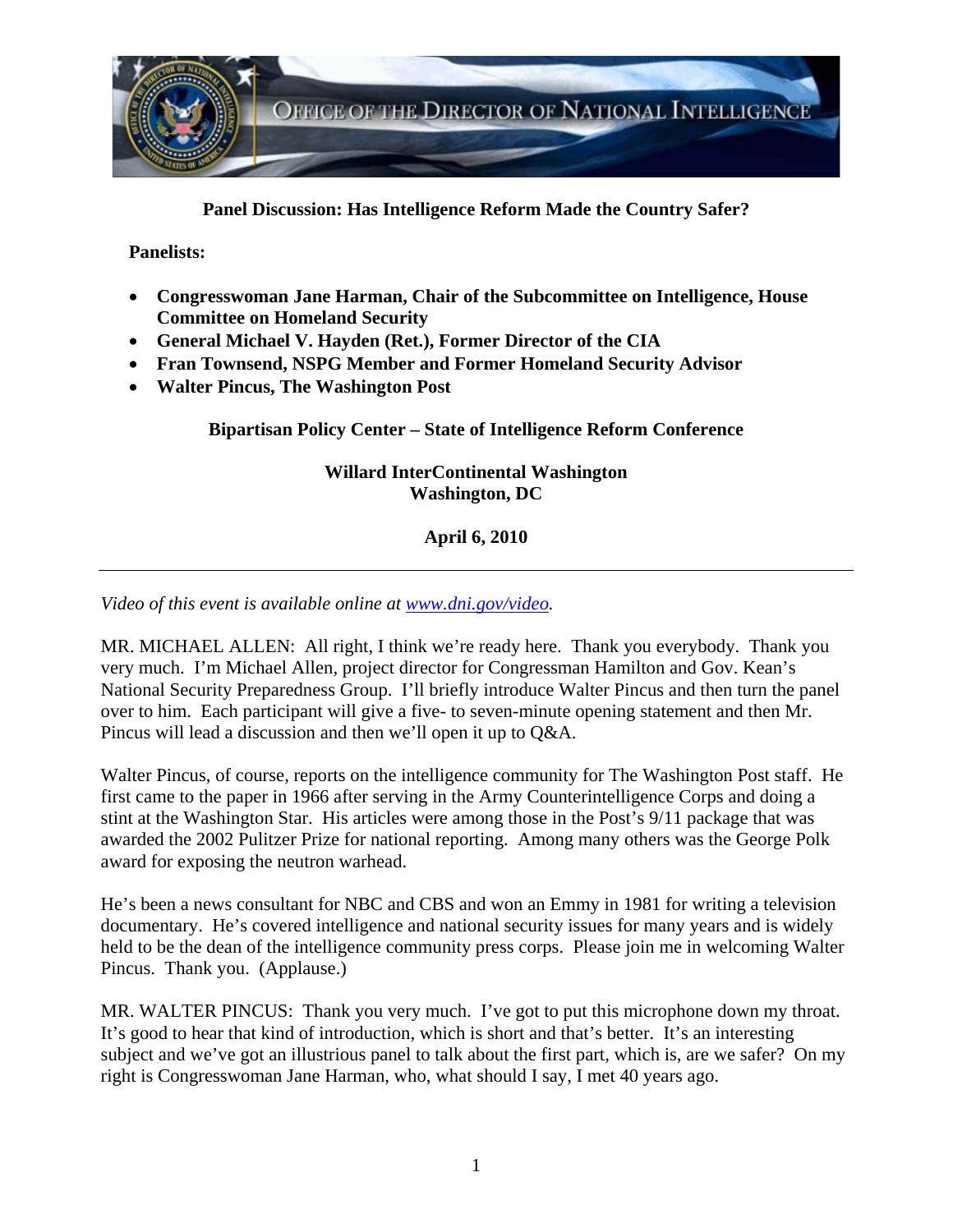#### REP. JANE HARMAN (D-CA): I was 5. (Laughter.)

MR. PINCUS: And who was a longtime member of the House Intelligence Committee and is one of the four authors of this legislation. Gen. Michael Hayden is former CIA director, but he also was there at the beginning as the Deputy Director of National Intelligence, so he has two views of it.

And Fran Townsend was in the White House when the bill was being considered and when it was passed and is somebody who has spent time at Justice and at the White House. So brings another view to this. I think what we'll do is we'll have the panel each member give about a five or sevenminute overview. I'll then ask a couple questions and then we'll proceed from there with questions from the floor. So Congresswoman Harman.

REP. HARMAN: Well, thank you, Walter. Good morning everyone. The Bipartisan Policy Center is living up to its name. I have greeted about 200 of my nearest and dearest friends in this audience. And you are definitely bipartisan. You're in both parties and I assume all of you, certainly including all of us on the panel, are committed to making intelligence work better.

And my answer to the question, by the way, Walter, is yes. We are safer in the last five years. And I would say part of the reason is that we were able to do intelligence reform. I would not call it a paradox, as Patrick Neary does. I would call it a fact because we were able to legislate –not perfectly but adequately.

Let me also salute the bipartisan team in front of me, Gov. Tom Kean and Congressman Lee Hamilton. They separately and together embody to me what elected officials should be like. They're both former elected officials, which shows that they're a lot smarter than I am. (Laughter.) They did it voluntarily.

But they have worked together to bring real quality to our policymaking and real focus to the completely different challenges of the post-9/11 world and each of them is really a lovely human being in addition. And I just think we should all – I'm asking you all to salute their leadership. (Applause.)

So okay, Walter said that I was one of the so-called "big four" – I don't think I'm that big, but you know, Fran and I actually are as big as we need to be  $-$  (laughter) – but one of the big four who helped write the final version of intelligence reform five years ago. Another of the big four is Susan Collins. The other two are Joe Lieberman and Pete Hoekstra. But I've always said that the two females on the panel in the group, of course, did 98 percent of the work. (Laughter.)

And that is why the product is as good as it is. So let me make a few points. Early this morning after I read my newspaper – I want you all to know that I actually read print newspapers and I clipped out Walter's article today. I don't know how many of you still do this, but I wanted to show solidarity with The Washington Post and the rest of you who write for those financially viable products that we all love and need.

At any rate, in reading my newspaper, I was reading about the attacks on our consulate in Peshawar. So I e-mailed my friend Anne Paterson, our fabulous ambassador to Pakistan and said, so glad to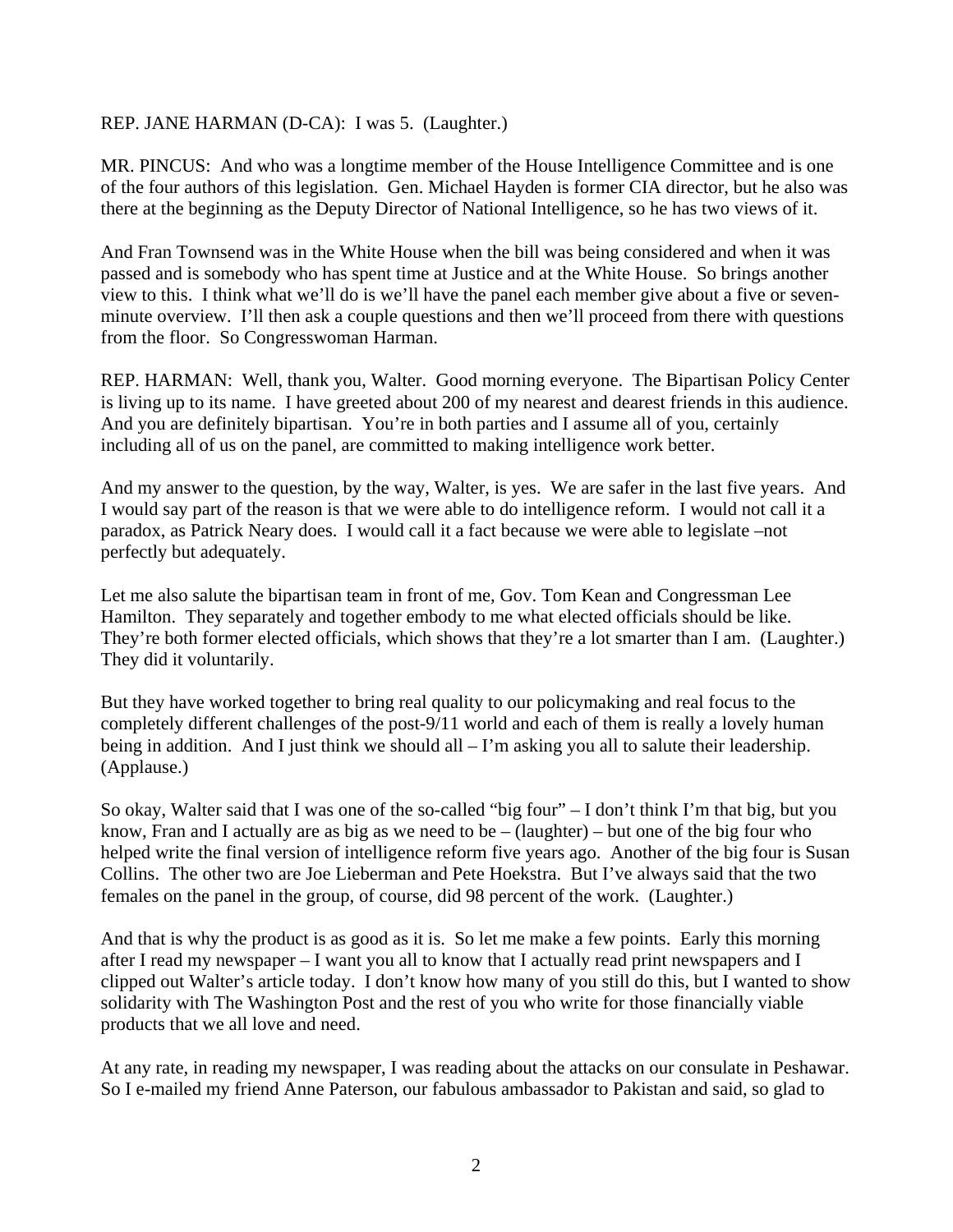hear you're safe. I remember our visit to Peshawar. We went together, fondly, a few months ago and am pleased that that whole embassy and our consulate – our consul general, who also happens to be a woman, are safe.

And Anne e-mailed back immediately and said, the star performer in all this was our intelligence agencies. And they are doing a fabulous job in Pakistan. So listen up. I mean, Pakistan and Yemen are our two most dangerous places on the planet. And our intelligence agencies are doing a fabulous job.

Let me mention Yemen. I was in Yemen last week – finally got there. Tried to go there for years, but I made it. And among others, I talked to our government officials. You all know – talk about a paradox – that probably the person, the terrorist who would be, you know, terrorist number one in terms of a threat against us is an imam named al-Awlaki who is a dual citizen, U.S.-Yemeni, and who was the imam at the mosque in San Diego – to remind you, when two of the hijackers whom we couldn't find ended up in San Diego.

So isn't it a paradox that this guy whom we should have found before the 2001 attacks ends up in Yemen, where he is at large, but he is very much in the sights of the Yemenis with us helping them. He ends up being a person who is now – not only was an advisor to the Fort Hood shooter, was in the plot to have the Nigerian Christmas bomber blow up a plane over Detroit, but has literally in the past several weeks – and this has been in the press – called for attacks against the United States. So again, our intelligence women and men in a combination of agencies are hard on the case. And I predict that they will be successful.

So those are just two examples of events since 2004 that I think are keeping us safer. And let me just make a pitch for why I think intelligence reform was necessary and why I think our product was, under the circumstances, a pretty good product. We were operating before 9/11 on a 1947 business model. Everyone remembers that the CIA in our intelligence structure was part of the National Security Act of 1947. It was designed to keep us safe during a bipolar – in a bipolar world. And it worked pretty well, with a few glitches. But it worked pretty well.

Then the wall came down in 1989 and it took us 15 years to upgrade it or change it. And during those 15 years and even a few years prior to 1989, the world totally changed. And I would argue we didn't have the tools – the best intelligence tools against that world. And the example is our very flawed intelligence leading up to our decision to go into Iraq. I think that the reform, which was modeled after Goldwater-Nichols – you all know that our idea was to set up a joint command structure across 16 intelligence agencies – was designed reasonably well.

The early drafts, of course, were better. The original bill was introduced by the Democrats on the House Intelligence Committee. I was then the ranking member. But it had to change in order to get through Congress. It was based on recommendations of the joint commission on intelligence, which was the bipartisan, bicameral effort that Congress made – probably the last bipartisan, bicameral effort we made – (chuckles) – after 9/11. But it was also based on recommendations of the 9/11 Commission, which came after us.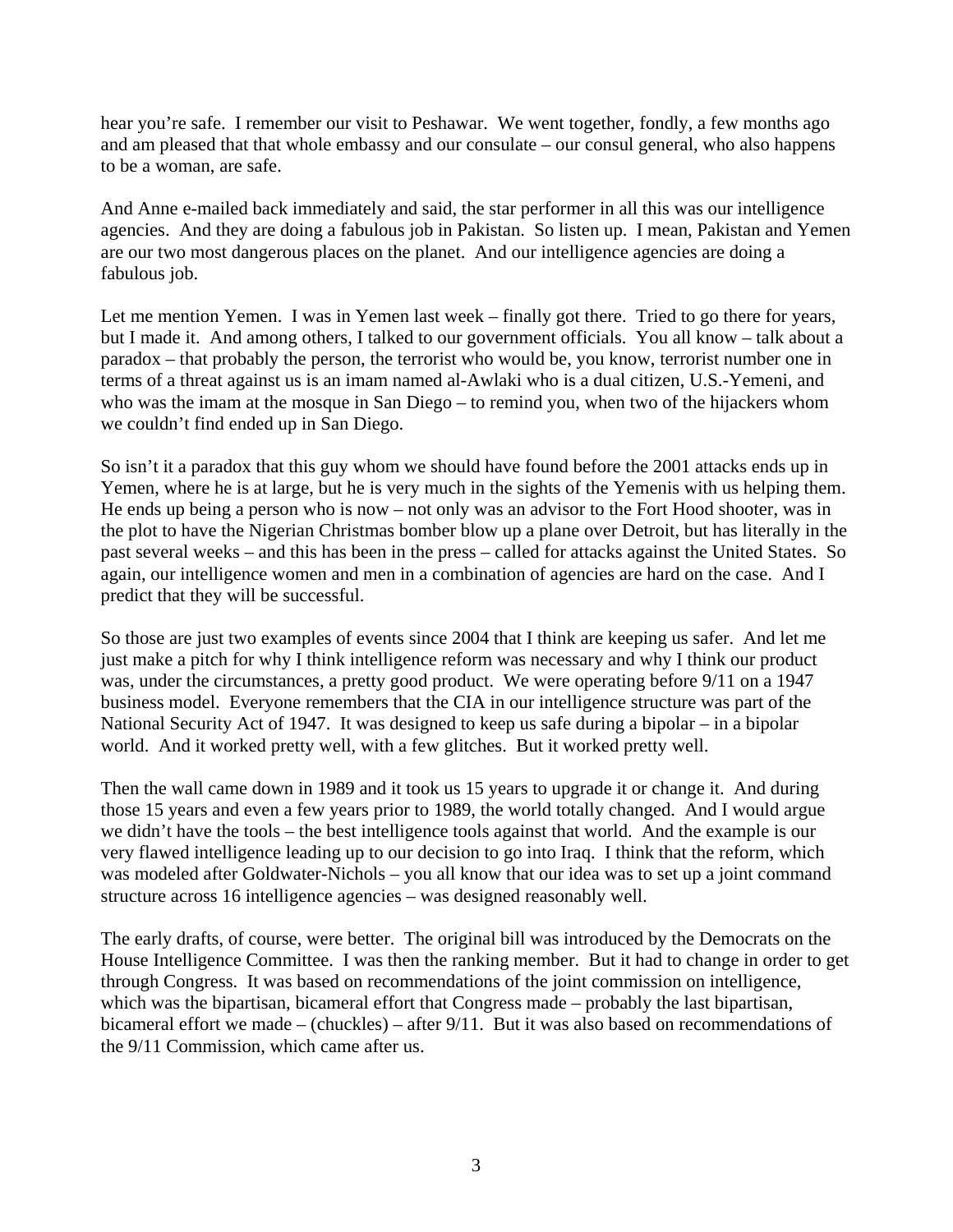And this joint command structure was supposed to be a flexible, nimble coordinator across these agencies. Coordinator is not a strong enough word. In talking to John Brennan, he uses the word, "orchestra conductor." And I think that is closer to what we intended. We had to make compromises to get the bill through. You will all remember the implacable opposition of then-Secretary of Defense Rumsfeld. I'm sure Steve Cambone is going to explain that to us. (Laughter.) But also, of the chairman of the House Armed Services Committee, Duncan Hunter. And so we had to make compromises in order to get the bill through.

I want to salute the courage of Pete Hoekstra, who, in spite of that, joined this hardy little band of four and was very helpful and courageous as we struck the final compromises. And in the five years, we've had three DNIs. I'm looking at one right in front of me, Mike McConnell. Lovely man, tried very hard to implement the law. I would say we still have a work in progress. It's 50 percent law and 50 percent leadership.

And let me just conclude with this. After the Christmas bombing – the failed Christmas bombing attempt, I think we all understand that probably the best fix we could have is sustained leadership at the top. I am not accusing anybody here – certainly none of my buddies who has worked in high positions of a failure of leadership – but I am saying that sustained leadership at the top is what is going to make an excellent workforce, which I and some of you have visited around the world, get the job done.

We now have the ability to leverage the strengths of 16 agencies. Our intelligence products are much better. I've very excited to read the Iran NIE when it comes out. I am sure it will be very, very good. I've talked to some people who were working on it. But I think we have the ability to leverage our strengths.

And we are now capable – great example is the revised screening procedures that the Department of Homeland Security came up with last week that are intelligence-based rather than name-based. We are now capable of taking a look at things based on the information we get from the tip of the spear, which is intelligence.

So let me just close with wishing everyone in this endeavor well and saying to everyone in this audience that your sustained leadership has helped us get to this point. Our country is safer. We've had a lot of success stories recently. And I think our future will depend on not letting down that focus. Thank you. (Applause.)

MR. PINCUS: Gen. Hayden.

GEN. MICHAEL V. HAYDEN (Ret.): Thank you, Walter. Just a couple of quick comments on the title for the panel: "Are We Safer?" And I will agree with the congresswoman: Yes, we are. And the DNI – the creation of the DNI, the work of the DNI – shares some of the credit for making us safer. I would argue that the National Counterterrorism Center is almost an unalloyed success story in terms of what it has done to change how we defend the United States.

David mentioned a few other things like information sharing, joint duty – I mean, these are all happening kind of below the surface of the water. Analyst training, FISA reform – which is much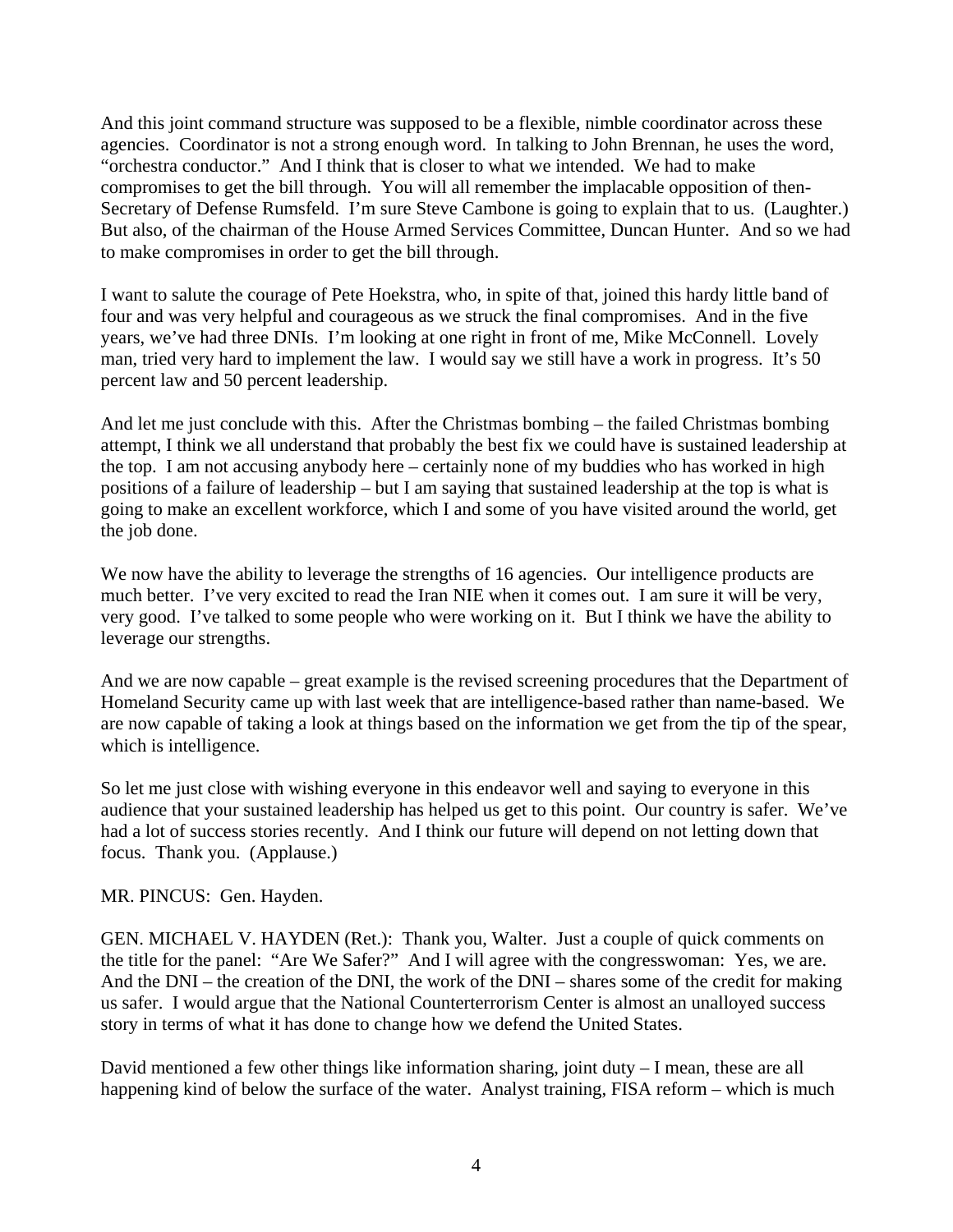more prominent – mission managers – the kinds of substantive process changes whose output, whose outcomes you see only after the course of years have been put in motion by the creation of the DNI. So that does make us safer.

But I've got an additional one that I want to share with you and I think I have a peculiar view on it because of the jobs that I have held. And I don't think it was a direct product of the legislation, but it clearly was a byproduct. And that was this: The creation of the DNI freed up the director of the Central Intelligence Agency to spend every waking and sometimes not-so-wakeful moment – (laughter) – running CIA.

My first encounter with Director Panetta during his transition, I had a little 3-by-5 card that was only half full of points I wanted to make to Leon as he was now coming here for his confirmation process. And the first thing I said to him was, I don't know if you realize this yet, but you are – you will be America's combatant commander in the global war on terrorism.

I cannot imagine doing that job, filling that function, if I had to do what Mike McConnell had to do every morning. I had a four-hour jump on Director McConnell in terms of turning to my task at hand because the DNI existed. Now, I don't know how that sustains itself after we get through the current war on terrorism. I suspect it will. I would  $g_0 - I$  would travel to stations around the world after I became director and this was still when the whole question of the DNI was at least a jump ball with most of the CIA population.

And my wife, Jeanine, and I would have town meetings with all of our stations overseas. We'd do some broadcasting of the things we thought they should know. Took questions and invariably, within the first three questions, what about this DNI thing? And the answer I would give is the one I just gave you. That it freed up  $-$  I would be the first occupant of my suite to be able to spend my entire day being the director of CIA. And I think that really matters.

I'd also suggest that this is hard, as David pointed out. And both David and the congresswoman have commented on personalities matter. If something needs to be improved here, don't reflexively jump to the legislative fix. This may depend a lot more on personalities than it does on the careful structuring of the law. If you accept that premise, let me suggest to you some things that we could have done better.

The DNI has a really tough job: senior intelligence – principal intelligence adviser to the president and the smooth functioning of a very large American intelligence community. He really depends on his deputy. And I don't mean to be self-referential here, I was the principal deputy for about a year. But if you look at the history of the DNI, the position of Principal Deputy Director of National Intelligence has been vacant almost as long as it has been filled. That's not trivial. That's actually a big deal.

A second item that deals with personalities: The legislation says that the DNI will nominate to the president the director of CIA. That is the most important relationship in the American intelligence community. If you get that right, a lot of other things just happen naturally. And in order to make it right, the law says the DNI will nominate. We've had three DNIs. We've had three DCIAs since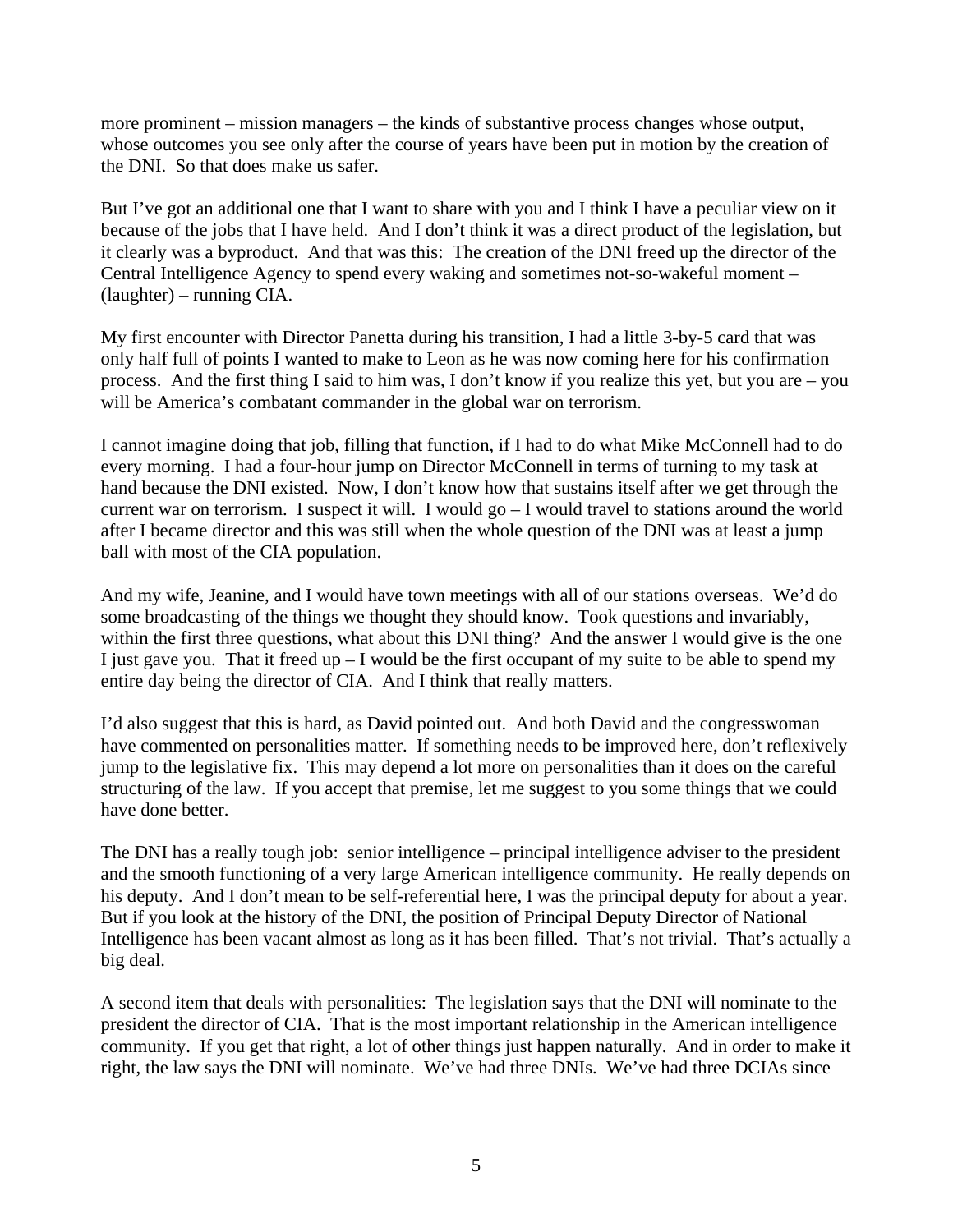the law was passed. The law was passed about – or became effective – we've had a DNI for about 62 months.

In that 62-month period – the period of time in which a sitting DCIA had been nominated to the president by a sitting DNI is seven months. All right? That relationship has to be built in the closest, most personal exchange of loyalties that one can imagine. And it's not impossible when one or the other personality is merely delivered by the system, but it's a lot easier when the DNI gets to shape that choice.

One final point: I guess a cautionary tale, so that we don't misdiagnose the problem. I actually think, as much press as the DNI-DCIA relationship has gotten, it really isn't the most critical relationship. It is the relationship of the DNI to those, as David suggested, those four big collection agencies that are in the Department of Defense. Now, I've been a head of one of those agencies. I was the head of – the director of NSA.

And there is a dual personality in each one of those agencies. They are unarguably national, but they are also combat-support agencies. Okay? My sense was one of this perhaps implied purposes of the law was to make sure that their national identities and their role in fulfilling these national functions were protected so that they did not become all-consumed by their DOD half of their personality, by their combat-support function.

### REP. HARMAN: Mm-hmm.

GEN. HAYDEN: Okay? And the congresswoman's nodding, so I think I've got that right. That is unavoidable because we are a nation at war – and now, perhaps not everyone in the nation is at war, but DOD and the American intelligence community is at war and has been at war for eight years. It is unavoidable that the defense personality of those key agencies that are truly national – that the defense personality becomes gradually more dominant.

That's not a bad thing. That's a good thing. You would want it that way when you've got our sons and daughters into harm's way. But it isn't perfectly consistent with the overall trajectory that the act was designed to set in motion. So I think we need to be aware of that as we kind of give a grade with regard to how well we're doing or not doing. Thank you. (Applause.)

### MR. PINCUS: Fran Townsend.

MS. FRANCES TOWNSEND: Thank you, Walter. You know, let me – I'm going to make a couple of comments. I, by and large, had the privilege of working with David when I was in the White House and in government and think he's pretty well framed it for our discussion. I would say, because NCTC has come up as twice now, I agree that it is an unqualified success, but we need to be careful about how much we attribute that to intelligence reform. The predecessor to that was the Terrorist Threat Integration Center, which was stood up immediately in the aftermath of 9/11 and really was in motion before intelligence reform.

Now, that's not to take away what I think is credit to intelligence reform. I think Walter's article this morning has it right. There has been a doubling of the budget of the intelligence community in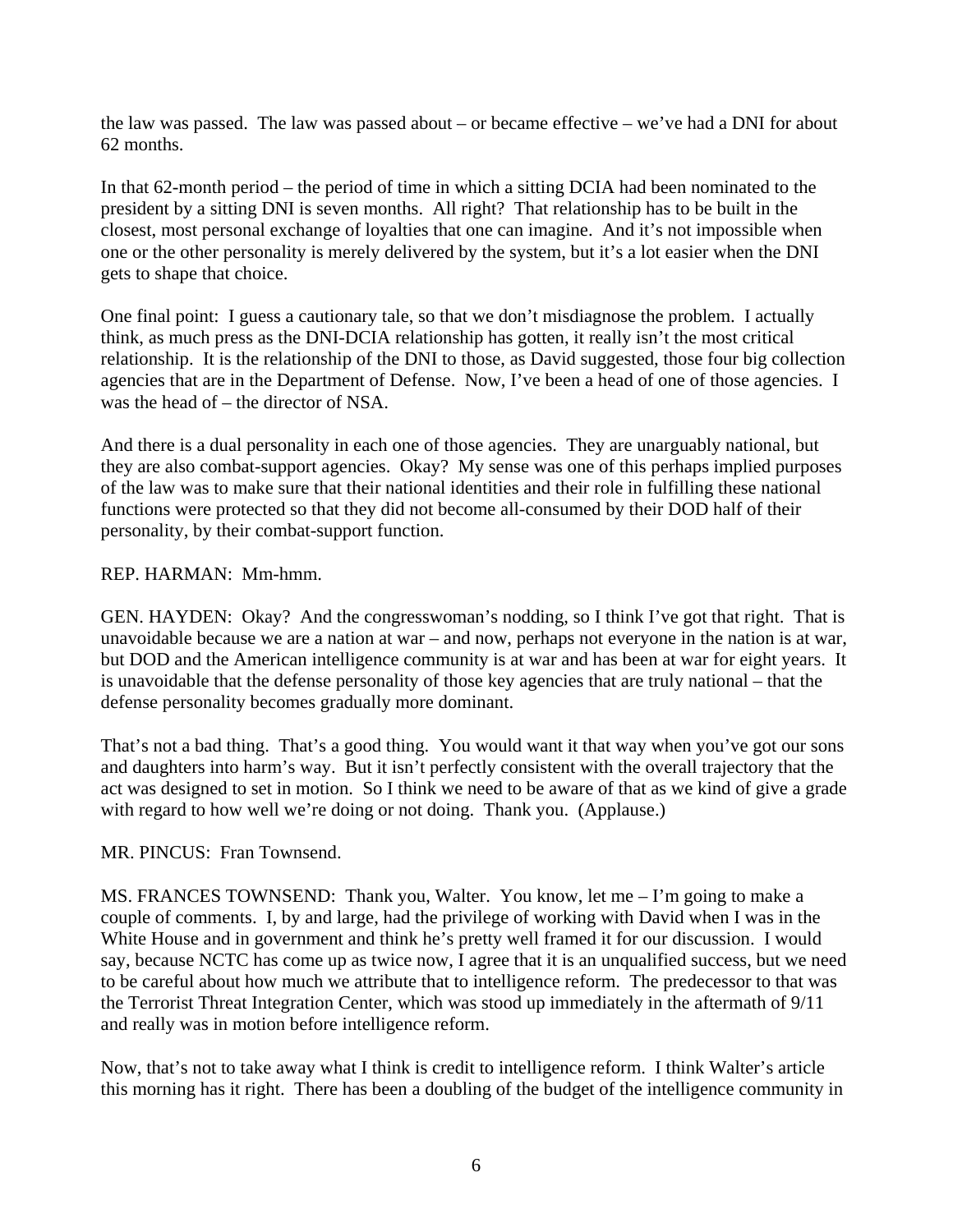the last eight years. Let's not underestimate the impact that's had in terms of strengthening our human intelligence capability and our analysis capability.

But intelligence reform was really important. And Congresswoman Harman and I have had many a conversation about the importance sharing. That was a tremendous driver. I have said it before; I'll say it again: The nation understood that there was an intelligence failure in 9/11. The nation understood that part of that was we didn't share the information that we had actually collected. The nation chose to forgive its government for that failure, but it had a right to expect it not to make the same mistake again.

And so information sharing is really important. And it's really – it's part of, I think, what we've seen in terms of the frustration in the aftermath of the Christmas Day attempt. That is the important part of the DNI's mission is tending the knitting of ensuring that this community, which is 16 separate agencies, does have the procedures and the process in place that allows them to leverage what is a tremendously valuable capability to the nation in terms of keeping it safe.

And so I do think we are safer. I think intelligence reform is a part of that, in addition to the budget increases. But this is one of those – it should be a work in progress forever. We shouldn't think it's going to be a work in progress for a period of time. Those of us who have worked in both the policy and national security communities understand that this is a business that will be a constant work in motion to adapt to threats we have not yet even considered that will come at us.

One of the other things that struck me – I mean, I had the privilege during the course of my career, whether it was the 9/11 Commission recommendations or the WMD commission recommendations or the legislation – all of those, I had some responsibility for the review of the recommendations that went to the president and then subsequently the implementation.

I can remember in the aftermath of Katrina – I didn't think I'd ever quote Gen. Russel Honoré – God bless him. He asked me once what my responsibility was and I used the coordinator word. And his great phrase is, when you have a coordinator, a coordinator starts out to make a horse; because they lack authority, they end up with a camel. (Laughter.) There's something to that, by the way. And I quote him because I actually think that's some of people's frustration with the DNI.

One of the things we've not talked about  $-$  I think Steve is going to talk to this in his panel  $-$  I'm happy, if people are interested, to have that conversation in this one – one of the great debates we had was budget authority. It was not just the hiring and firing; that one could be accommodated. But whether or not the DNI had budget authority was a tremendous internal battle inside the executive branch, between the executive branch and Congress.

And it mattered. It mattered because absent budget authority, the relationship with the president – the proximity to the president, the relationship and support of the president, the relationship with other Cabinet members – became of far greater importance because he didn't have the actual authority to impose it. Of course, how you spend your money is what your priorities are.

And so we've got to be clear and honest about whether or not we're frustrated over how the intelligence reform legislation has unfolded has been affected by whether or not the DNI had budget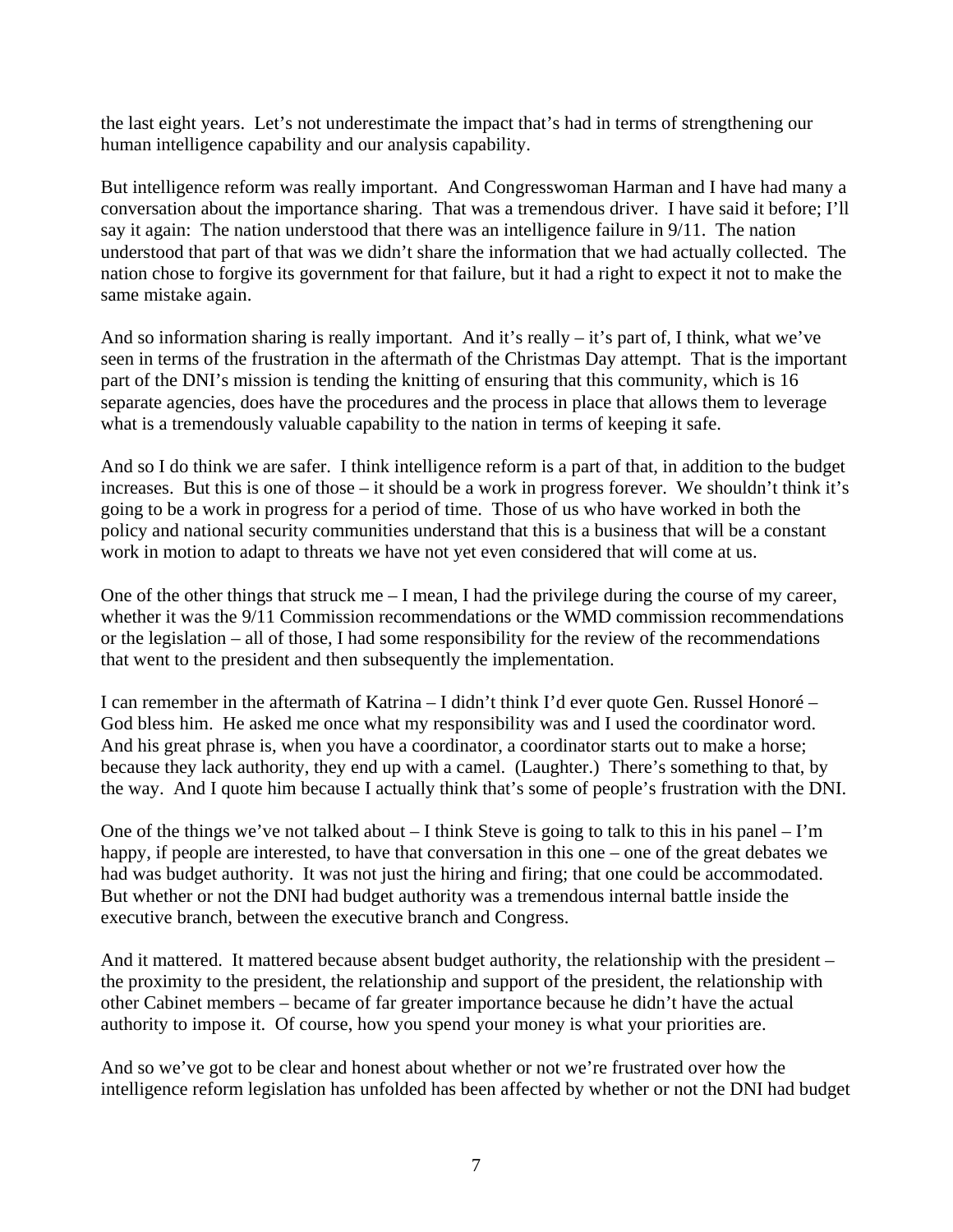authority. Let me say, having said that now, I tend to agree that just because there may be a gap or a lack of direct authority, the first answer ought not to be a legislative fix. We ought to say how much can we do in the existing authority? I think we can do more. I think we can do more, more effectively.

GEN. HAYDEN: I think that's right.

REP. HARMAN: That's right.

MS. TOWNSEND: And so I do think that we need to understand, though, what the role of the DNI is and what power he – or she someday – will wield. Let me say,  $my$  – the last point I'd like to make. David talked about many of the really important functions for which – as did Gen. Hayden – that the former president viewed as the drivers.

Freeing up the CIA director's time, but not losing the – what I call the enterprise management of the community, which – in a post-9/11 world with threats coming at us every day, the enterprise management got less attention than the daily direct operations, as you would expect and want it to be. And so somebody needed to spend their every day, all day worrying about the enterprise management.

That said, if the DNI spent the majority of his time as the enterprise manager – that's recruiting, training, tradecraft, acquisition, procurement – that sort of thing, you probably wouldn't be able to name him and you probably wouldn't care. What you hear about, the struggle that we read about publicly is the struggle over, is the DNI – what is the DNI's role vis-à-vis the CIA director when you're talking about bilateral foreign intelligence relationships?

We have some of our foreign intelligence colleagues here in the audience. I will tell you they say privately – I hope they'll be honest here – that it is incredible dysfunctional and confusing to them about who do they deal with. They understand the CIA director is the operational director. But if the DNI's role is going to be the enterprise manager, then there is – does he need to travel overseas? Does he need to interact with foreign intelligence service heads? And doesn't that create an inherent confusion among our allies? These are real questions.

And I think as we see debates unfold publicly, this is where – Congresswoman Harman said it's 50 percent law and 50 percent leadership – this is where leadership comes in. The president must be clear on what it is he wants his DNI to do, what role he wants him to fulfill and how he expects him to execute it. Absent that, the DNI and the director of CIA will define the roles themselves and guess what, there will be conflict. I guess that leaves things for Walter to write about – (laughter) – but perhaps not in the best interests of the community. And with that, I'll stop. (Applause.)

MR. PINCUS: There is always something to write about. Let me ask a question because we talk abstractly and I get complaints all over that I hang on to little facts. One thing that hasn't been mentioned directly – you know, I think it's a question I want to pose to the panel. The secretary of defense is really the 800-pound gorilla in intelligence. I mean, that's just a fact. How successful would the DNI program be today if Robert Gates were not the secretary of defense?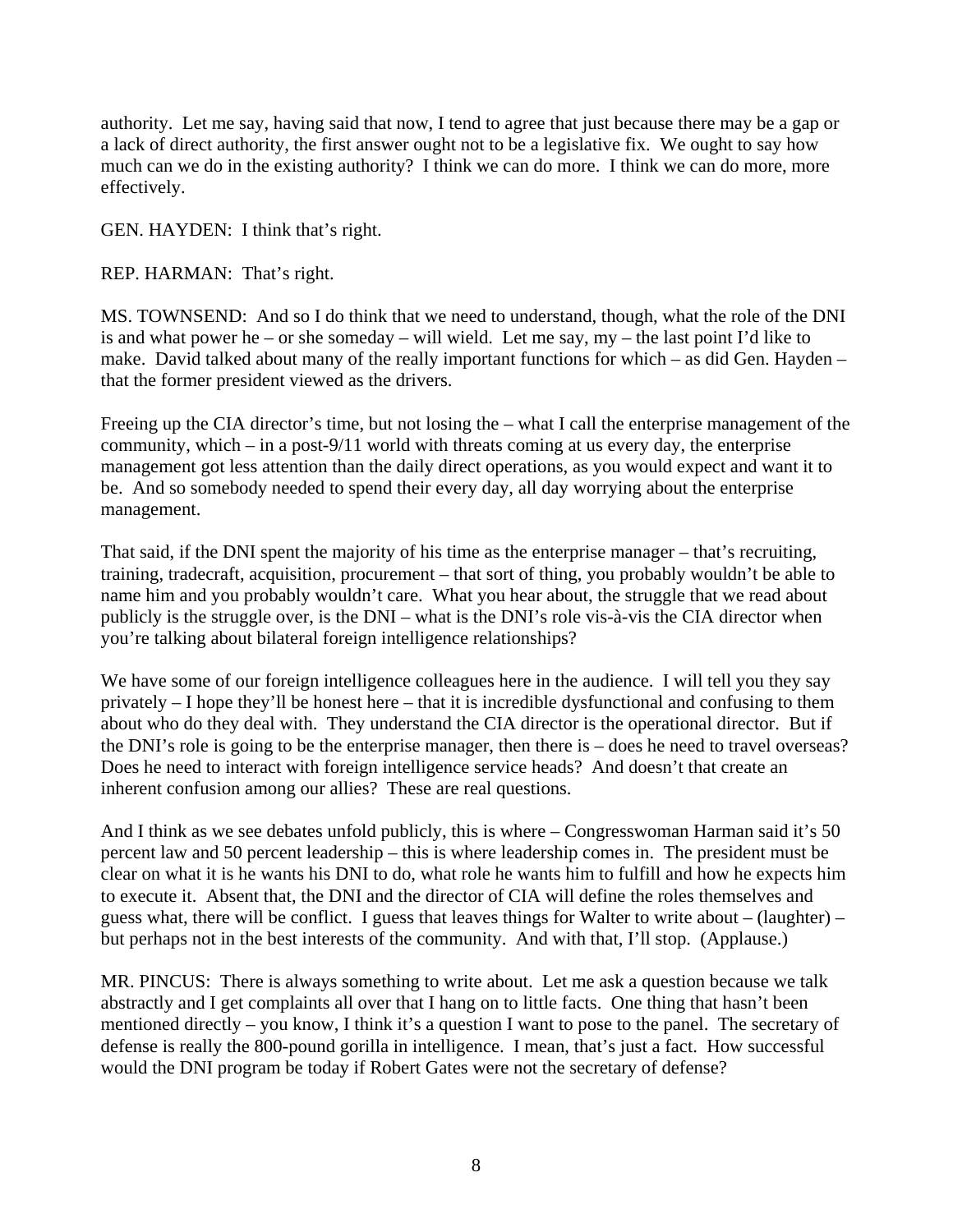REP. HARMAN: Well, since Walter looked at me, I'll try that. And then I'll be corrected by my able friends. I think having Bob Gates as secretary of defense is a wonderful thing, period. But I also think because he was the DCI in another life and has a strong background in intelligence, it is a very helpful thing.

The essential compromise in the law is that we exempted tactical intelligence from the coverage of the DNI. We took out intelligence for the warfighter. That was something that was an imperative to get – we never got Don Rumsfeld's approval here – but to get him to stand back a bit and Duncan Hunter too. I'm quite sure Duncan Hunter voted against the final law. I don't recall, but at any rate, that was the compromise we made.

And looking back on it, I'm okay with that because I do agree with I think it was Mike who said it, that there is a different set of needs for the tactical warfighter than there is for strategic intelligence. So I think that having Bob Gates in that role now means that there is more running room to get the concept right. And I see improvement over the years in how it works.

Fran is right that left undefined, there will be inevitable conflict between the DNI and the CIA director and maybe others. But it's not left undefined. I think we are improving the definition of roles. We had a few dustups to get there, but boys will be boys. (Laughter.) And now we are doing better. So my answer to you, Walter, is the country is – should be grateful that we have Bob Gates in this role and that the fact that he's in this role and sees himself as a bridge to making the function work better is helping us fill out what was an incomplete picture of the role.

GEN. HAYDEN: That's all true. But Secretary Gates is still the secretary of defense. And he's not running to the conference table at lunchtime to have the meeting with the DNI and me to give up DOD equities. Give you an example: joint duty, which is a success story for the intelligence community. That is actually the one part of Goldwater-Nichols that is directly transferable. Title IV of Goldwater-Nichols seems to work just about the same way inside the intelligence community, except we're not in one Cabinet department; we're in many Cabinet departments.

So who gets to be the waiver authority – who gets to be the waiver authority for the joint duty requirement? All right, secretary of defense – well, actually Jim Clapper. Who gets to be the waiver authority for the Central Intelligence Agency? Not Mike Hayden; the DNI. Okay? That is a disequilibrium in trying to create a community. And so I agree – it's as good as it's going to get with Secretary Gates there, but there are unarguable equities that DOD will argue for even if you had Saint Francis of Assisi in the chair on the third floor. (Laughter.)

REP. HARMAN: I don't think we should invoke the Catholic Church just right now. (Laughter.)

GEN. HAYDEN: To put this in its starkest form, when we redid Executive Order 12333, which, again, could only be done with the DNI. The DCI cannot do that because he's out here fighting this war on a more tactical basis. On about page two, there was a sentence that referred to the whole Duncan Hunter subplot in section 1018 of the law, which in essence says, the new DNI isn't going to walk across the trap lines of the Cabinet-level officials that own intelligence agencies. More elegant language, but that's the point.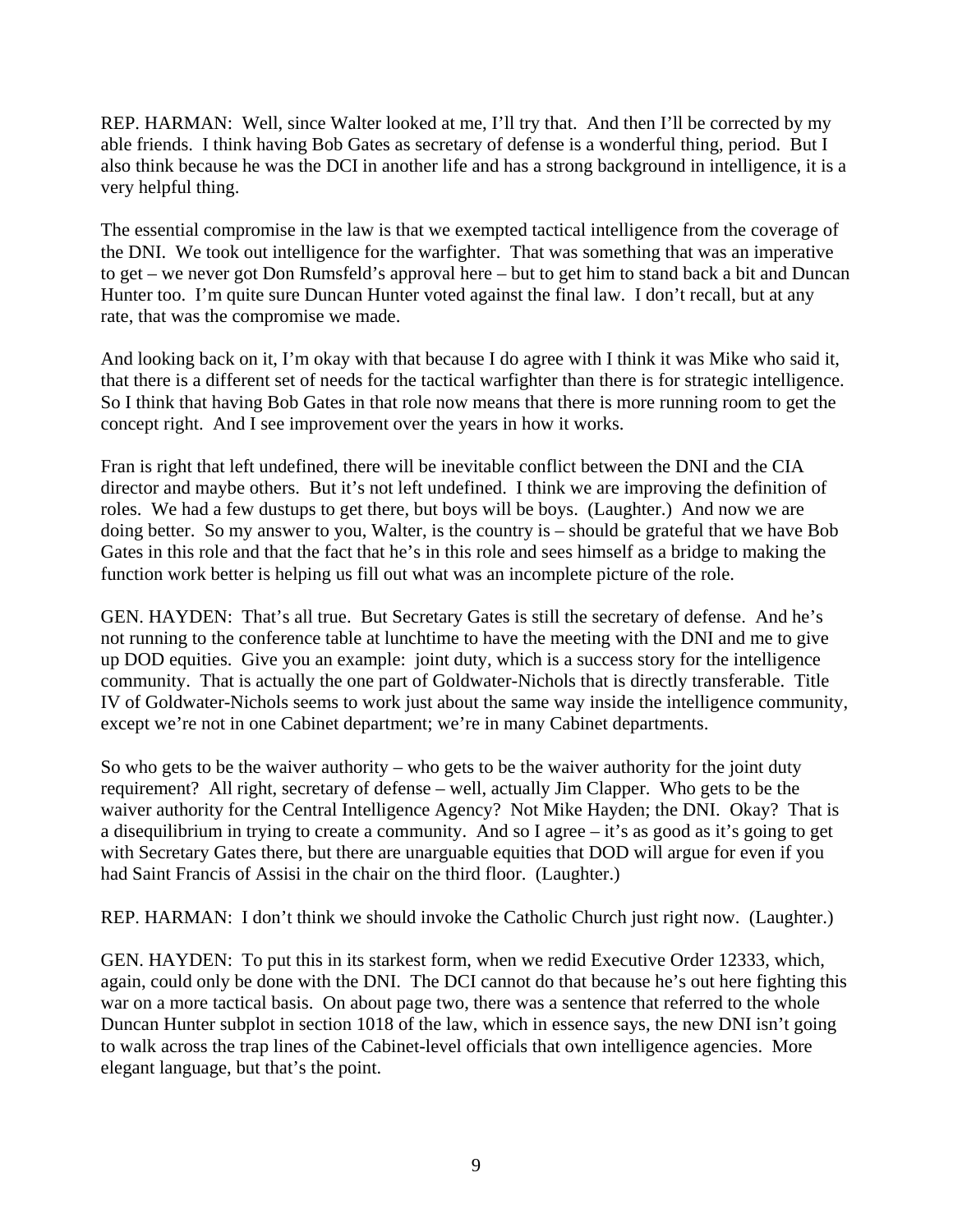The original draft of that, which CIA supported strongly, was that in carrying out his responsibilities under this executive order or under the law, the DNI shall be presumed not to be – and then walking across the prerogatives of the Cabinet-level officials. That dog, to put it mildly, did not hunt anywhere else at the conference table in the Situation Room because everyone else at that table was a Cabinet official.

And in the final version, that language became, in carrying out his responsibilities under this executive order and under the law, the DNI will not – rather than shall be presumed not to. That's moving heaven and earth. Until – and we may not need quite the stark language of "shall be presumed not to." But until we sidle ourselves as a collective institution more in that direction, the DNI's rucksack is going to be more than a couple bricks shy of a load in order for him to do everything we expect him to do.

MS. TOWNSEND: The only thing I would add – I mean, I agree with what's been said – not to embarrass Mike McConnell, but I will tell you that it's as important to Secretary Gates and his experience to the success of the DNI intelligence reform effort so too who is the DNI because it requires, as we saw in Mike's relationship with Secretary Gates, somebody who knows how to build that relationship of trust.

I mean, there really is – because to be fair to Secretary Rumsfeld, he was responsible for fighting a war in two theaters and rightly was a voracious bureaucratic fighter for our sons and daughters, as you would want and expect him to be. And so that's not – we got to be careful about where you sits, where you stand and what your responsibilities are. And so, yes, it's important to this effort that Secretary Gates is there. Also too, it is important the leadership and the capability of the particular DNI.

MR. PINCUS: Then, let me raise one other sort of unsaid thing so far. One of the purposes of creating a DNI was to give somebody authority over intelligence – not just abroad but at home. And nobody this morning has ever mentioned the FBI. The FBI, which has spent I don't even know the number of hundreds of million of dollars, can't make their own computer system work. And was found that they didn't even have an e-mail system at 9/11.

Why is it that the FBI is never mentioned when you talk about the DNI? The FBI director goes to the White House every morning and then somehow goes back and runs the FBI. And nobody talks about it. There have been major changes in the FBI internally, as there were major changes in the CIA and the Justice Department after 9/11 before the act. But how much authority and how much interest does the DNI pay to the FBI, which is the one agency in this country that has standing in the Congress and the country at large and can't be touched?

REP. HARMAN: Well, I didn't mention the FBI today, but the FBI is certainly an agency along with the Department of Homeland Security that I think about on a regular basis as my focus now as chair of the Intelligence Subcommittee of the Homeland Security Committee is on information sharing domestically and how are we doing making sure that our law enforcement community – way beyond 40,000 FBI agents – has the information to know what to look for and know what to do.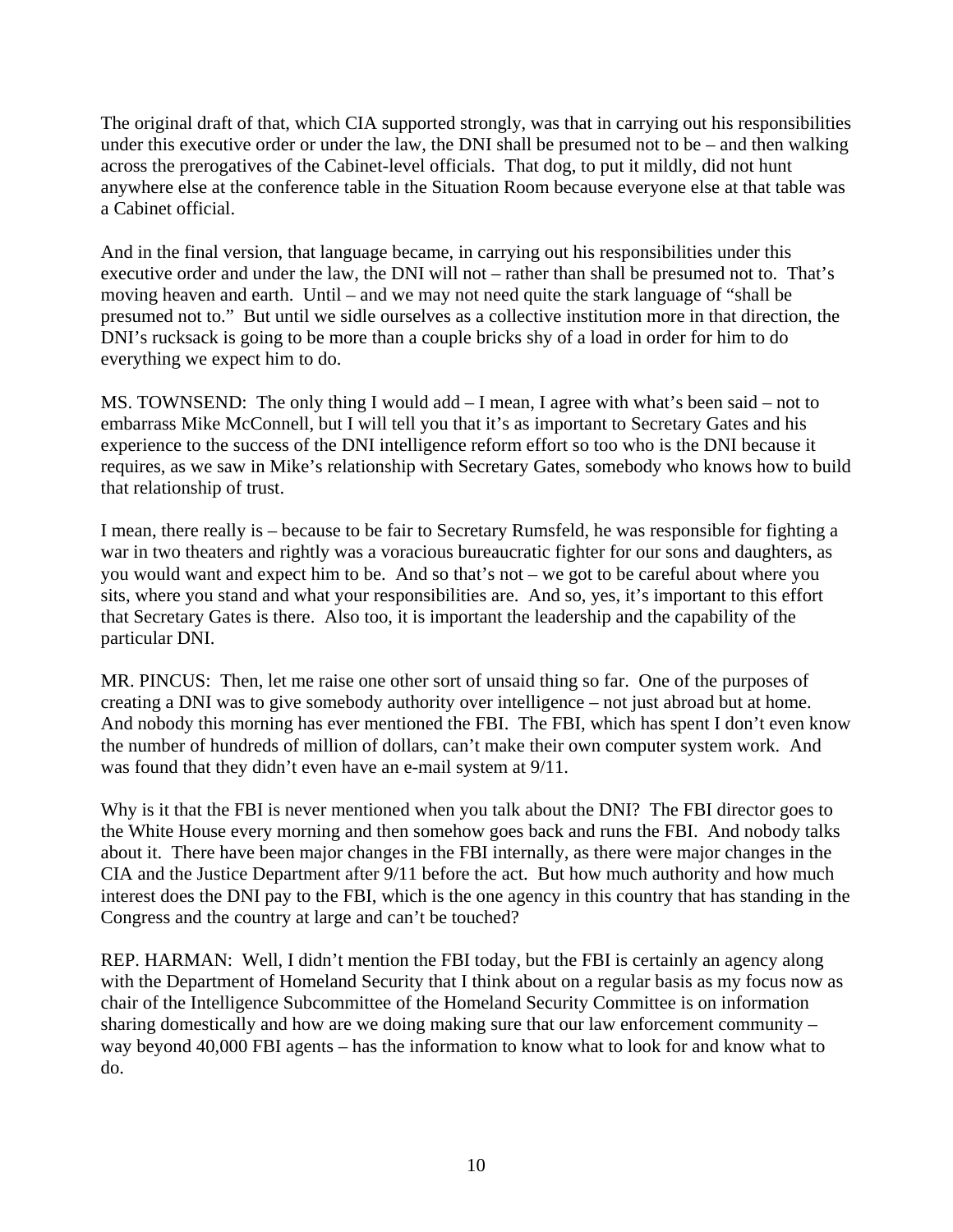Certainly it is true, Walter – and I know you would agree with this – that more people are at risk here from a terror attack – more Americans are at risk here from a terror attack than are at risk in our embassies abroad or in our war theaters abroad. And so it is critical that this concept affect our communities – not just the Washington and New York communities, which were hit before, but all of our communities. So the FBI does play a critical role. I actually think that the FBI has ramped up its act considerably since 9/11.

Again, it's not perfect. The biggest meltdown in terms of not unraveling the plot leading up to 9/11 was within the FBI. You know, part A didn't talk to part B. And there was big issue about the wall, which was a fiction but nonetheless, there is no more wall. So that's a good thing. That's the second wall that came down, I guess.

I think the intelligence function of the FBI has been ramped up considerably. There's a culture clash in that agency in terms of intelligence collection and law enforcement. But it's better. And the joint terrorism taskforces – the JTTFs – that are around the country are helping our local socalled "fusion centers" pull – connect the dots before bad stuff happens.

And I just, you know, a perfect example – of course, it would be in my hometown  $-$  is about the Torrance Police Department. Torrance, California, is a wonderful community in the best congressional district on earth. (Laughter.) But Torrance PD noticed that there was a string of gas station robberies that must have been intended to fund something.

They got a search warrant, went into the apartment of one of the guys and discovered, lo and behold, weapons caches and plans to attack military recruiting centers, synagogues and LAX. And these guys were indicted on terrorism-related charges, tried in Article III federal criminal courts and convicted and are behind bars for a long period of time. So a terror cell was discovered in America by an astute police department, which then connected into a JTTF and the FBI took the ball across the finish line.

So I think the FBI is better. I think there is still an issue whether we need a domestic – and I think my answer is still no – whether we need a domestic intelligence agency modeled after the British agency. But I think that the FBI paired with the NCTC paired with local fusion centers is doing the job better.

And let me just mention one thing I omitted. An unfinished or an unfulfilled piece of the Intelligence Reform Act is the formation of a privacy and civil liberties board, which I know Tom and Lee and many of us think is essential. The Bush administration nominated folks to the confirmable positions – and I think they were confirmed –

MS. TOWNSEND: Convened it.

REP. HARMAN: – and it began to act. Those positions are unfilled in the Obama administration. And a number of us on a bipartisan basis have been raising this issue. And there has as yet been no response. I think it is important, especially as we ramp up domestic intelligence collection activities, which we must do. We have a homegrown terror problem in this country – not only from Muslim groups – think the Michigan militia recently.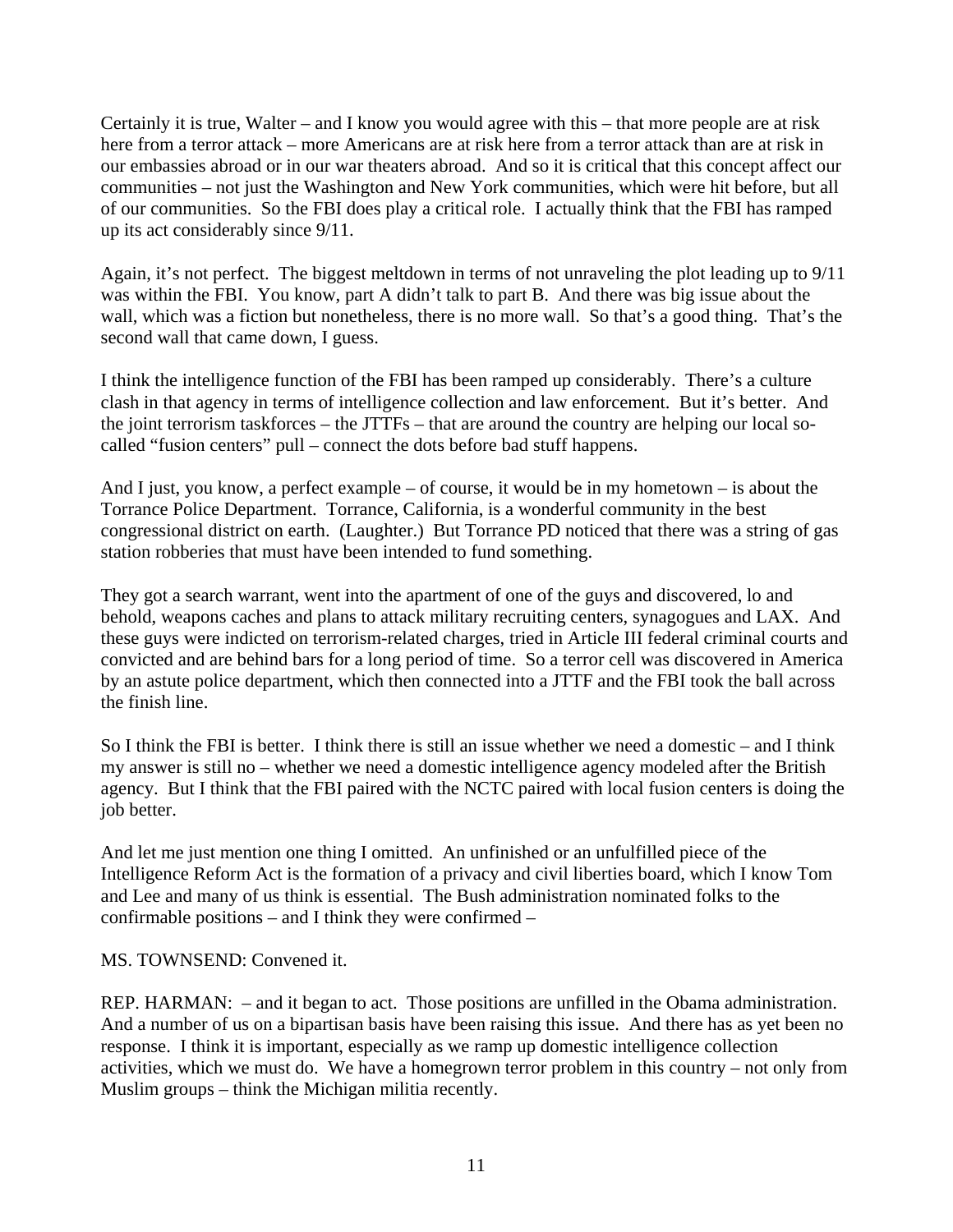But as we ramp them up, that we have an independent watchdog that is making certain that we're living our values. And security and liberty are not a zero-sum game. So I think that's a gap. I think we still over-classify material. And I think we have a leaks problem. Something Walter pointed out in his article today. But with those gaps, I think the FBI is growing into a bigger and more appropriate role.

GEN. HAYDEN: Walter, you raise a very good point. You could make the argument that the most major muscle movement inside the legislation wasn't sharing information between NSA and CIA – which is, you know, need to do better. The major muscle movement was the linkage of foreign and domestic intelligence. That's a big deal. It is a-cultural (ph) for Americans.

David was right when he said that could never be done by a DCI, simply because of the history of the agency. And frankly, his role of running a foreign intelligence agency at the same time. It could only be done by the DNI. All right? So I'd make the case: This is the really big one inside the legislation.

And I'd also make the case that it requires sustained energy on the part of all concerned in order to make it work because it is ahistorical and a-cultural for us. And I would refer you specifically to the new attorney general guidelines that were issued very late in the Bush administration by Atty. Gen. Mukasey. And in the CIA intelligence parlance, it was the spaces between cases. (Laughter.) More technically, it was allowing investigations and the gathering of intelligence and information without a criminal predicate.

Left on its own, without energy from the top – and here it's probably not from the top of Liberty Crossing – here it's from the top of the Justice Department. Without sustained energy on the part of the attorney general, that is so inconsistent with past practices that that will not get the traction that the legislation wanted it to have. And so this is one that the AG really has to take on. And it remains to be seen whether or not he'll have the focus on it.

MS. TOWNSEND: Yeah, when I was – I was at the Justice Department during the Clinton administration where I was counsel to the attorney general for intelligence policy which was really – there's now an assistant attorney general for the national security division. That's really where this rubber meets this road.

In terms of what's the appropriate FBI role as a member of the intelligence community, we have to remember they have their own history, very much a part of the Pike-Church hearings. There was an investigation called COINTELPRO. Many of you in the audience are familiar with this. And so the role of the FBI in terms of the gathering of domestic intelligence looms large in their thinking. And so they want very clear guidance.

The attorney general's guidelines go a long way to that, but we have to remember: The FBI is a different member of the intelligence community because of its law enforcement role and because it reports to the attorney general. You know, FBI agents will remind you and the director will remind you, they take the oath to support and defend the Constitution, not a particular policy or administration.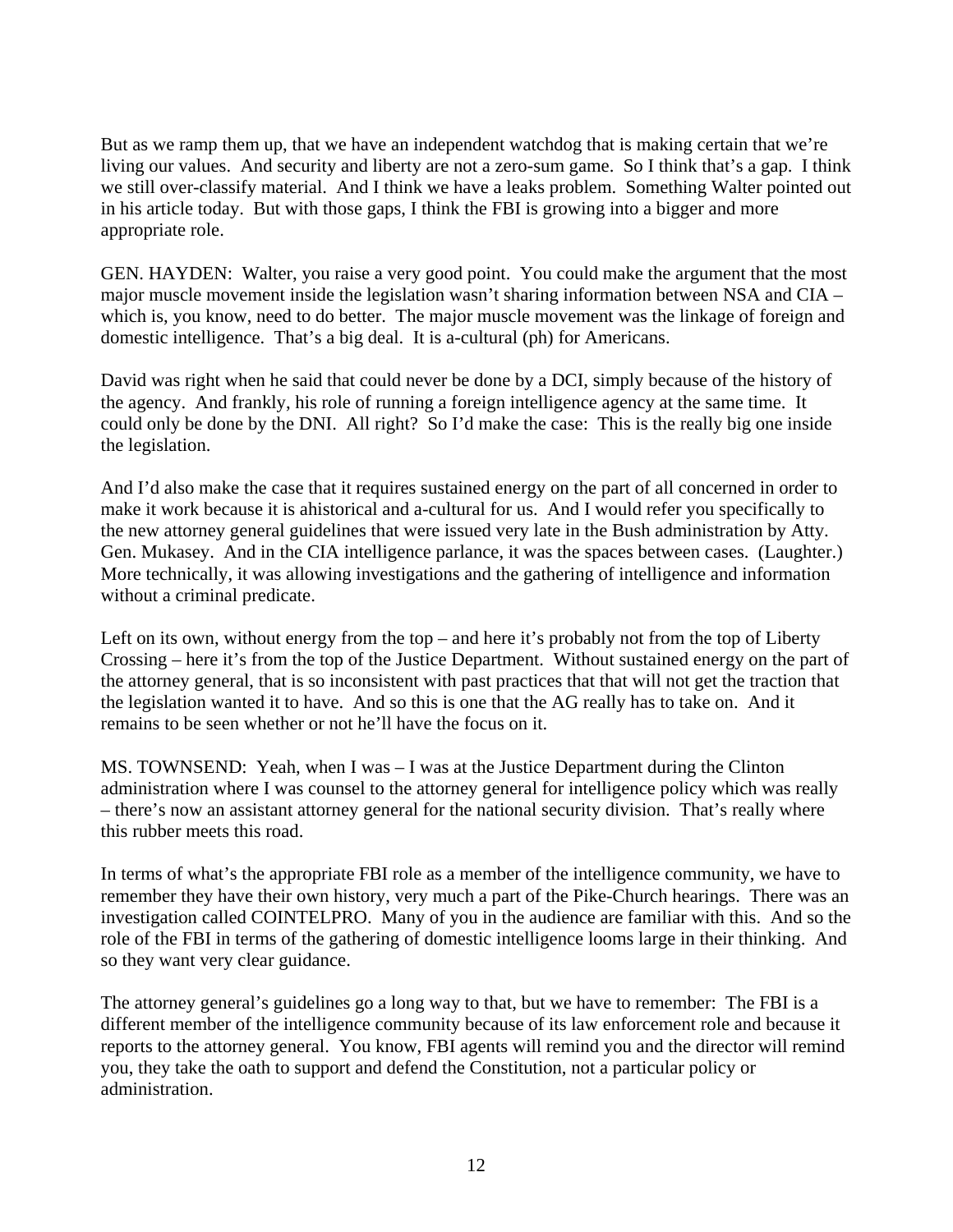And as we heard in David's remarks, it is true to say the intelligence community has an appropriate role in terms of as a tool of a particular administration, each administration's foreign policy. And that's different. And the FBI is very conscious not to get pulled to that side of that scale because that's not the appropriate role that we believe they should play in this country either by law or by policy. And so it is – it has been a growth over time about what's the appropriate role, what is the appropriate capability they should have.

I'm glad Congresswoman Harman mentioned the Privacy and Civil Liberties Board because I, too, believe it plays an important function. You could hardly have imagined a more bipartisan group when it was convened in the prior administration. I don't have any doubt that that'll be the same intention in the current administration but it's important that it get up and running, especially as we see and hear more about domestic threats. And we push very hard for our domestic agencies both DHS and FBI to be aggressive. They need that kind of guidance that they can get from that bipartisan board.

MR. PINCUS: Let me do one quick final one and that is the director of national intelligence is the president's chief advisor on intelligence. Is he also – or she, it could be – the chief spokesman for the intelligence community?

I remember when the bill was being discussed up on the Hill, one of the issues was that Congress was looking finally for somebody to blame when there was something going wrong. They wanted one person to blame. If you all remember the December  $25<sup>th</sup>$  bombing, it was John Brennan who stood up from the White House and was the person to, in effect, take the blame. So who is the spokesman for the intelligence community?

GEN. HAYDEN: (Inaudible, off mike) – go first?

REP. HARMAN: Yeah, why don't you go first? (Laughter.)

GEN. HAYDEN: I think it should be the DNI for a couple reasons. Number one, he's wellpositioned to do that. He's the one with the god's-eye view, so to speak, over all the constituent parts of the community. Number two, just on a human basis, the rest of the community can't be looking at Liberty Crossing as the place that always asks them for something.

Liberty Crossing has to also be the place where things happen that help the rest of the community. And I'll be very candid, there are a couple times Mike McConnell went out there in harm's way when he could have just as easily sent that note from the Congress down (Route) 123 to Langley and let me handle it. And we were very, very grateful for that. On the immediate case that you raised, several people have already commented on that personal relationship with the president being very important to perhaps robust-up some shortfalls in the actual legislation.

The fact that Director Blair was not nearly as visible as John was in the aftermath of the December  $25<sup>th</sup>$  thing is something that 100,000 people in the intelligence community, I'm sure, took note of. That was not a good thing. And he needs to be and be seen as the primary legitimate spokesman for what goes well and what goes ill inside the American intelligence community.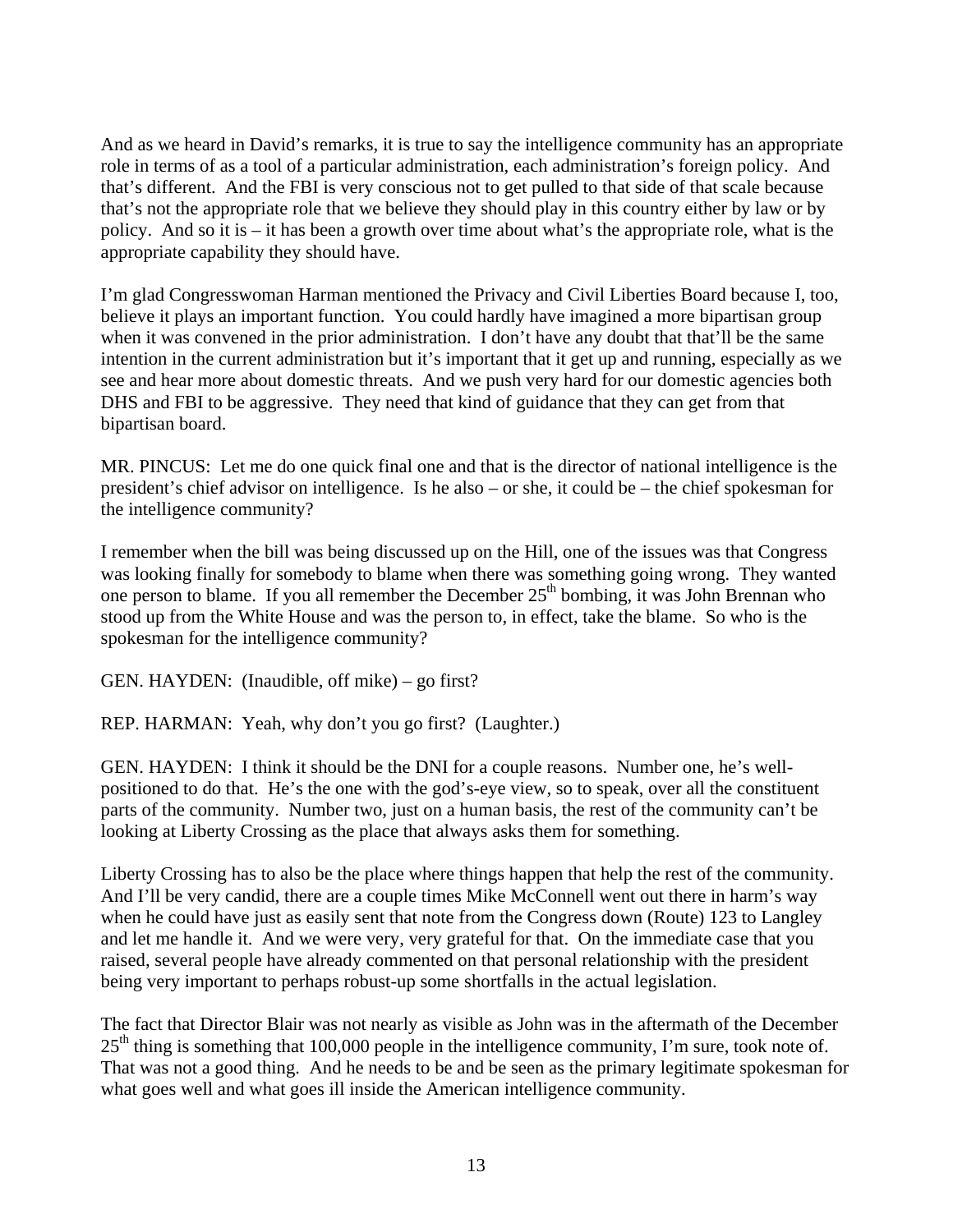MS. TOWNSEND: I agree with Director Hayden. I think, look, I always used to joke, and many of you have heard me say it, that if there – when I had been at the White House in John's job, if there had been an attack, I was the easiest and quickest person to fire and hold accountable while you sort of did a scrub about who else was going to be held accountable.

But I do think in terms of the intelligence community, I do think that the DNI – and it has a whole host of – he's with the president every morning in the presidential daily brief, he has a view into what – if we learned anything from what we know now about the December  $25<sup>th</sup>$  attempted attack, there isn't a single point of failure.

When there's a failure, there are multiple points of failure. And who's in the best position to assess where those multiple points are and the relative importance of any one of those points, and that's the DNI. And so I agree with you. I don't think that you want somebody at the White House to play that role. And I do think that the appropriate role there because of his access to the information that's necessary to make the judgments is the DNI.

REP. HARMAN: Well, I'm glad I'm last this time. I don't think – certainly, as one of the big four, we thought about who was the spokesperson. We thought about who was accountable. And on that score, I agree. The DNI is accountable – and commendable – for the successes and accountable for the failures. And it is true that there are tens of thousands of folks – I had thought that was still a classified number but what do I know, I work in Congress, so I'm therefore under-informed – but that that person needs to be a cheerleader for the exceptional women and men who work for the DNI.

And let me say rousingly, and I think we all agree, that those folks are amazing and they're out there in harm's way right now, and in many cases their families don't know what they actually do in the days and nights that they're out there. And when some of them sadly are killed in the line of fire, it will still not be disclosed what they did. They'll be a nameless star on that amazing wall at the – if they're CIA – assets of the CIA – and they might be in other roles. But at any rate, I see the DNI as the person we intended to be accountable. In terms of the spokesperson, I'm not sure who that should be. I think that could be a personal decision for any president.

In terms of the homeland, again, where more Americans are at risk, I kind of see that role, and at least I've urged that on her, as being played by the Homeland Department secretary. One of my early counsels to Janet Napolitano, a good friend of mine, was she should convert herself into the Everett Koop of protecting the country. Everett Koop, every time you saw him coming, you knew he knew more about cigarettes than everybody else. And I think that that is a role that should be played by our Homeland Security secretary. Again, accountability is different from being spokesperson.

MR. PINCUS: Now, questions from the floor.

QUESTION: I'd like to first get clarification from Ms. Townsend's comment about FBI agents having allegiance of the Constitution and suggesting that intelligence officers don't take that same oath –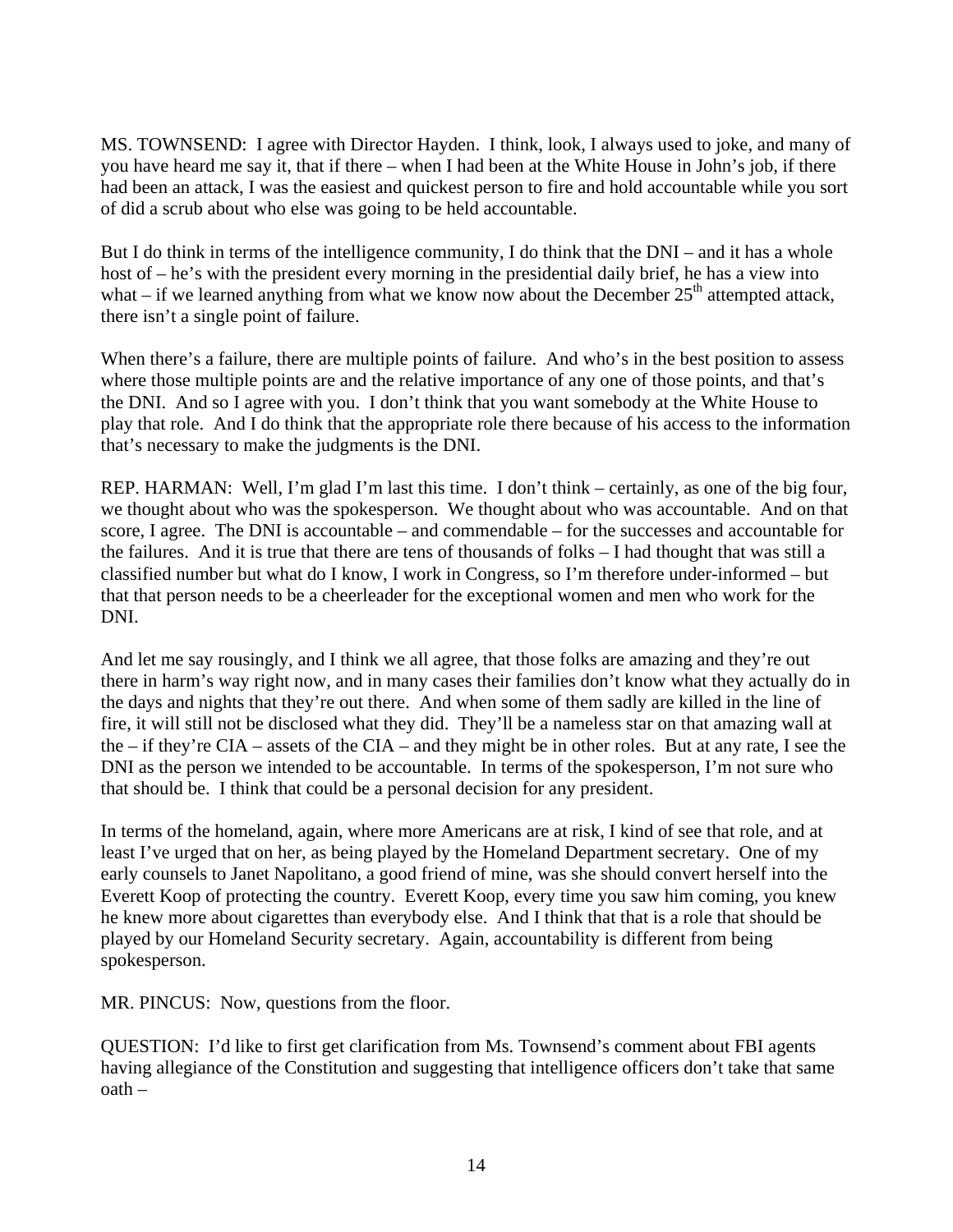MS. TOWNSEND: That's not what I said.

QUESTION: Well, no, I think it is what you said. It may not be what you meant. So that's why I want you – would like to get that clarification.

But your point goes to a different one which is the politicization of intelligence and what's going on there. You made the point that the intelligence community is getting drawn into the politics of the – politics or policies of the administration and suggesting that that's something that  $-$ 

MS. TOWNSEND: That's not what I said.

QUESTION: – happens on the foreign intelligence side and doesn't happen on the domestic side. So I'd like you to talk a little bit more about that and clarify you remarks about who and what swears to the allegiance of the Constitution.

MS. TOWNSEND: Absolutely, no, and I'm happy to do that because I think a greater misunderstanding you could hardly have had. There is no question that both foreign intelligence officers and FBI agents uphold and defend the Constitution of the United States. The rules that govern their conduct under that rubric are very, very different. And for a whole host of legal and policy reasons.

And there have been great concerns by privacy and civil liberties advocates about the role that the FBI can and should play in terms of the collection of intelligence here inside the United States. And there's a whole – there are more than a hundred lawyers in the Justice Department that devote 24/7 to making sure that the FBI executes their authorities and responsibilities appropriately.

Now, it's interesting that you say that  $I - my$  comments were about the politization (sic) of the intelligence community because that's not what it was about. Look, I don't think there's anybody that I worked with who would advocate or countenance the politization of intelligence. That's different.

That is a corruption of the intelligence capability and mission, which is inappropriate. What I was referencing is it is a perfect – there is no question that the president can and does – Republican or Democrat – the intelligence community to support their foreign policy objectives. That's not politization. That is a stated use of the president's covert action authority. And so there is a difference. That is a line that can't and mustn't be blurred.

There has been much talk and much debate about it. And I think Gen. Hayden can also speak to this; there is a difference. There is a legitimate use in terms of your foreign policy objectives, the use of your intelligence capability to understand the intentions of your enemies, to understand the intentions of other states with whom you have diplomatic initiatives. All of that is perfectly appropriate to support your foreign policy objectives and is not politization.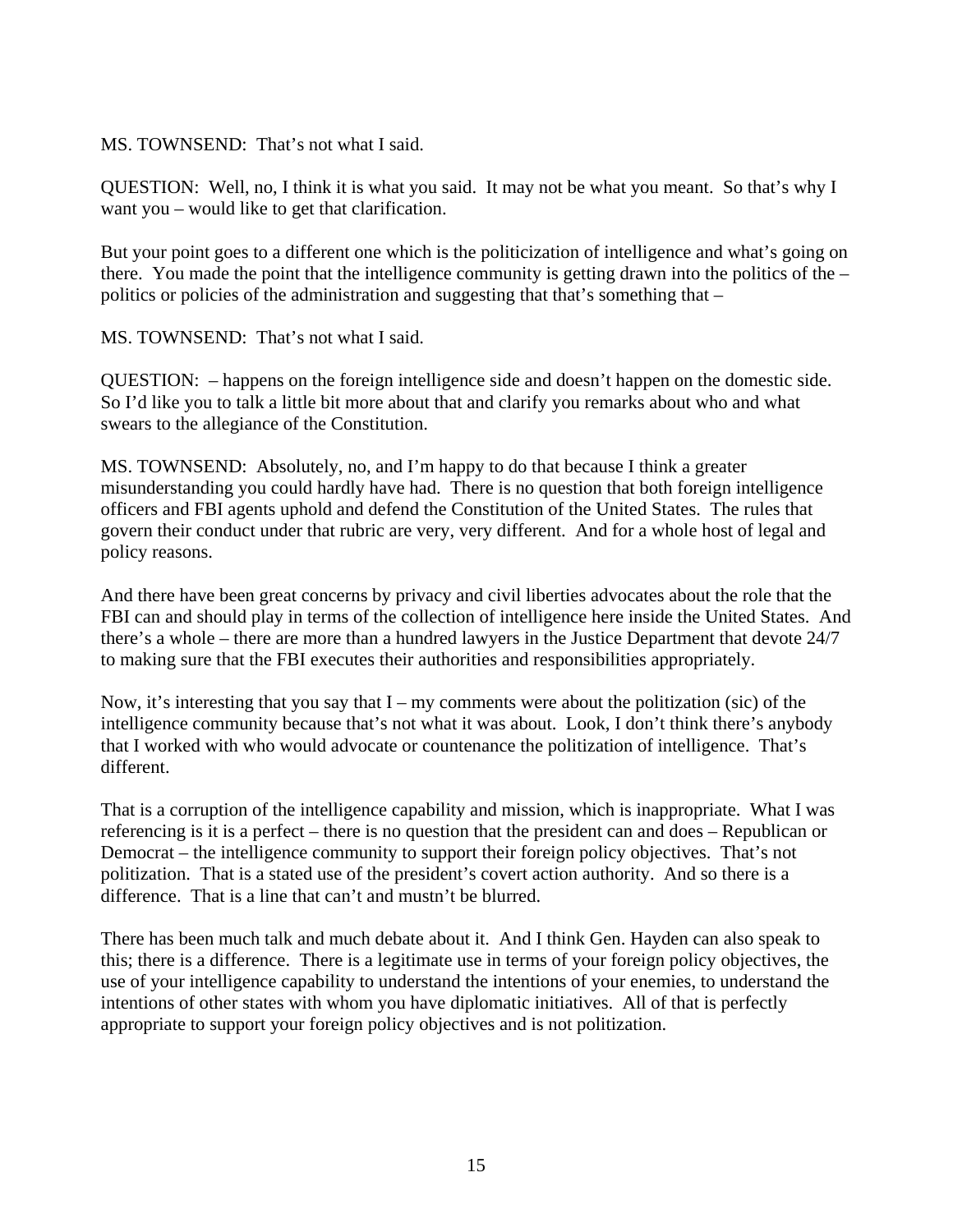GEN. HAYDEN: I just add that this challenge of being in that decision space for the decisionmaker, being true to the facts and preserving your autonomy while at the same time being relevant and listened to by the policymaker, that's the existential challenge for all intelligence.

REP. HARMAN: Yeah, I think it's an important question and I'm glad you asked it. When Bob Gates left as DCI, he gave an impassioned speech to the workforce in the cafeteria at Langley and quoted these words, "and the truth shall set you free." And I think the role of our intelligence agencies – plural – is to speak truth to power.

Intelligence is not policy. Intelligence is a set of predictions – it's not science either – based on the best facts and other information about human behavior you can gather. But if it is corrupted and slanted to be what one thinks the policymaker wants to hear, or distorted or cherry-picked, I think it will inevitably, regardless of who is in power, lead to bad policy. Good intelligence doesn't guarantee good policy but bad intelligence tends to put us a on a slope towards bad policy.

QUESTION: Hello, good to see you. My question is about oversight of the DNI from Congress. And I'm going to assume that no one on the panel is going to say, no, we shouldn't have congressional oversight reform, so my question is how are we going to have congressional oversight reform?

GEN. HAYDEN: Me first, no – (laughter).

REP. HARMAN: Yeah, Mike is ducking. He's now under the table. Does everybody know who Carie Lemack is? She was one of the most outspoken members of the 9/11 families. And I called them, but especially her, the wind beneath our wings as we tried to do intelligence reform. I see Tom and Lee nodding and everybody here nodding. And it is a huge credit to you that you've never quit. I mean, it would have been easy. (Chuckles.) It wasn't as bad as health care but it was up there in terms of a big project to accomplish.

Oversight, well, no one has missed it. Congressional oversight, in my view, is still challenging, but I think it has improved since we have passed the legislation and I think there is cooperation – bigtime cooperation – between intelligence community leaders and the members of the House and Senate intelligence committees. I no longer serve on the intelligence committee but I think the effort is underway to do better oversight.

Other thing I'd like to say, though, is that's not – we don't get as high a mark with respect to homeland security oversight. One of the recommendations of the 9/11 Commission that has not been fulfilled, in addition to the standing up of the privacy and civil liberties court, is that we consolidate and reorganize the way Congress functions.

Congress still has whatever it is  $-88$  committees and sub-committees  $-$  that do oversight over homeland security. And that's an embarrassment and we are really not doing much to change the situation. And that makes it extremely hard, not just for the homeland secretary, who has to testify, you know, five days a week, but it makes it very hard for us to do effective oversight. So keep at it, Carie. If we're going to get it right, it's going to be because you and the families keep reminding us.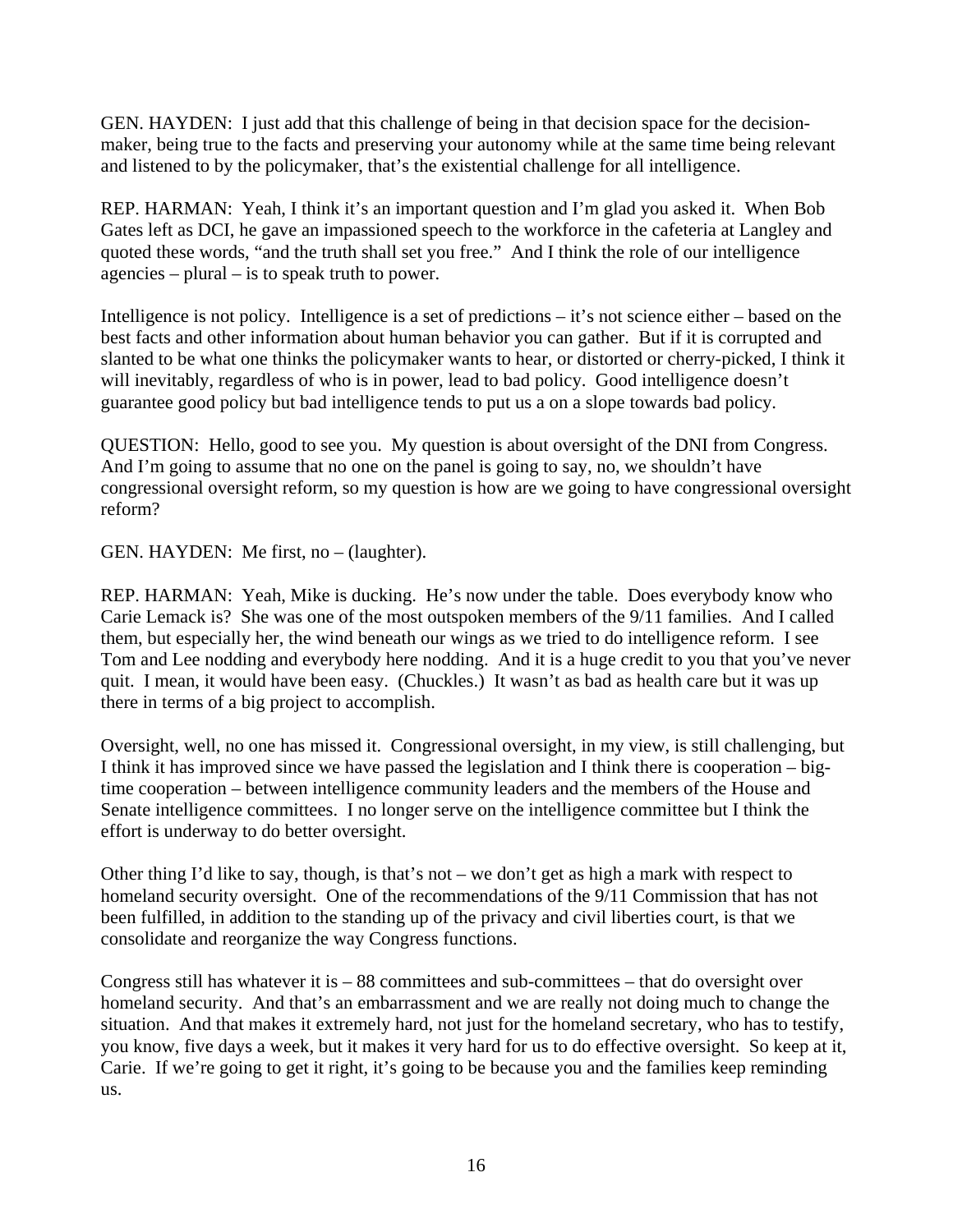GEN. HAYDEN: That's a great question, and it's very important for the intelligence community. Look, we are secret espionage services inside of an open society – inside of an open society that, every day, is demanding more transparency and more accountability from every aspect of that society. We can't brief 300 million countrymen what it is we're doing. We have to do it through the vehicle of the Congress.

So this does have to work. And people on this side of the ball, on the executive branch, are almost as desperate as people in the Article I branch in terms of trying to make it work. All that said – and I have wonderful relations – I'm out of government now – with the people who are up there, and nobody gets a bridge built back home because they're on the Intel Committee, so this is truly a labor of love.

All that said, we haven't had an intelligence authorization bill for five years, and the intelligence reform aspect of the 9/11 Commission Report is the only element of the report that remains unacted upon.

MR. PINCUS: Let's go over there. Yeah, right there.

QUESTION: Pat Neary, ODNI. One of the difficulties in understanding how well the ODNI is doing, how far intel reform has come, is the problem of the model you use to measure it. As David Shedd mentioned, if you take a DCI model, do you get one result, measuring how the ODNI is doing? If you take the rejected secretary of intelligence model, you have a different result.

Congresswoman Harman, you mentioned the legislative intent in IRTPA and talked about Goldwater-Nichols, which, as you're aware, created a very empowered chairman of the Joint Chiefs of Staff and separated the Joint Staff out from the service staffs. And then, General Hayden, you mentioned the combatant command aspect of CIA in the CT field.

Would anybody in the panel care to take that analogy a step forward and say, is a chairman, joint staff model one for the DNI to emulate, in some respects, and if so, what informal authority should the DNI seek and what leadership moves should he take to make it more real?

GEN. HAYDEN: Yeah, there are difficulties transferring Goldwater-Nichols as a model to the intelligence community. Number one, you're not inside one cabinet department so you have no overarching authority. Number two – and this is missed by a lot, but it's really important – the Department of Defense is divided between two types of organizations – combatant commands and military departments.

These guys train, organize, equip and provide; these guys operate – okay? Train, organize, equip, provide – operate. The intelligence community is not organized that way. NSA, CIA, NGA, et cetera train, organize, equip, provide and operate their own forces. So as I suggested earlier, the only thing that seems to transfer is Title IV, which is the personnel model. And I think that transfers nicely. But the rest of it doesn't. And so we can't just simply grab it and throw it over here and expect it to work.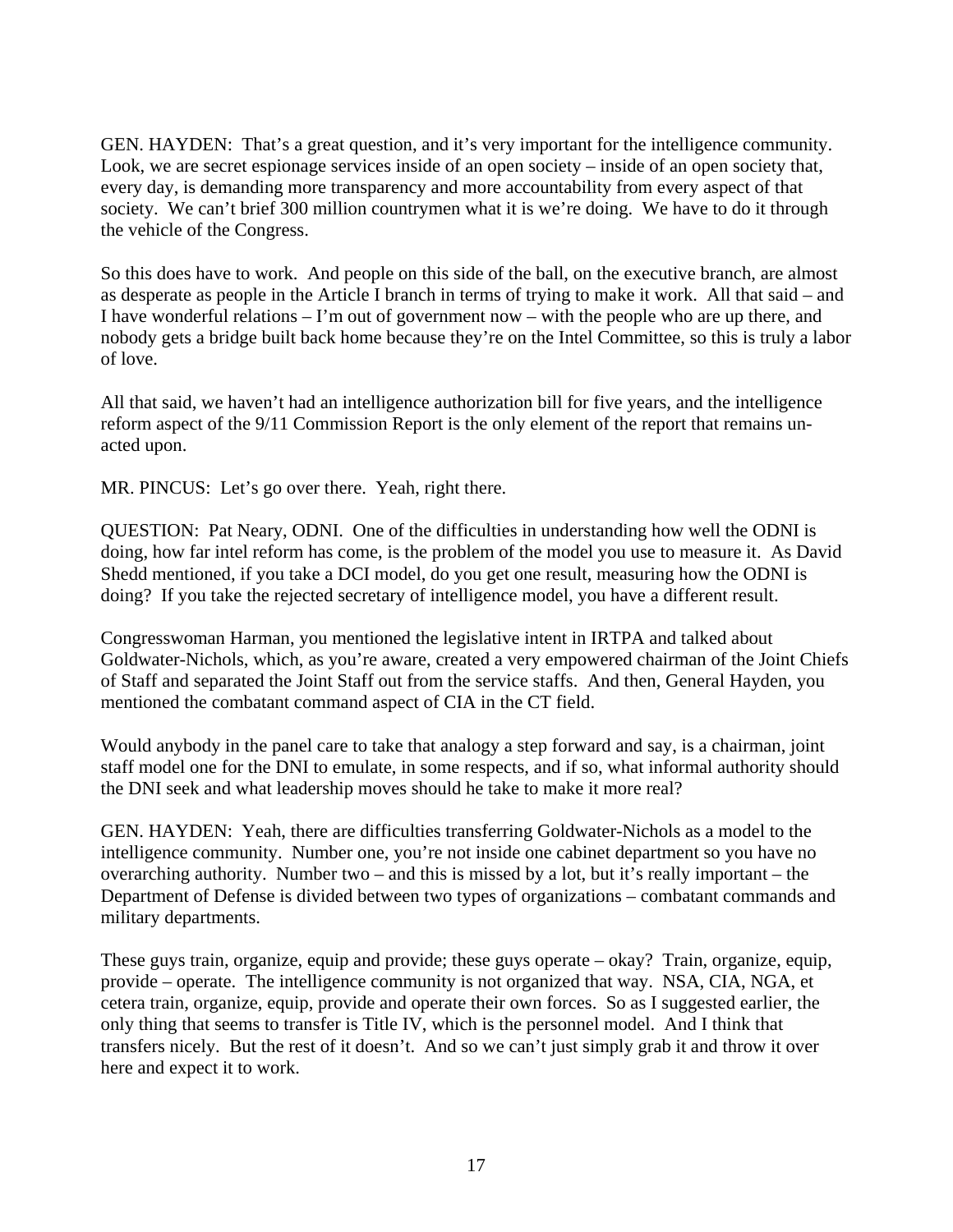One thought has come to my mind. And it's not quite, Pat, in answer to your question, but it's related. And that's the chairman and SECDEF and Joint Staff and so on. I've thought a lot about the relationship between the DNI and the DCIA. I think that's the pass/fail relationship for the entire community. CIA is  $-$  David Shedd, there are six big collection agencies that you're  $-$ (inaudible) – read about.

One of them is CIA, but CIA is a bit different, not just by history, but by the kind of organization that it is. So that relationship is absolutely critical. I'm looking for a model in American history that suggests how that might be so we just don't have to create it out of whole cloth. And I'm thinking many elements of the SECDEF-chairman relationship might relate to the DNI-DCIA relationship.

There's no question that Mike Mullen works with Bob Gates. That said, Mike Mullen has some inherent authority and things that he can do because he is chairman of the Joint Chiefs of Staff. It's very rough. It probably breaks down at some point. But I think that might actually be transferable. But the broad Goldwater-Nichols model is not.

REP. HARMAN: Well, we considered a number of models. One thing we did not want to do is rebuild the Department of Homeland Security. Twenty-two agencies put together in that new form has proved to cause a number of digestion problems, not just there but certainly in Congress.

And those of us who were considering what to do wanted something much simpler. And we used models that had been suggested by, as I mentioned, the joint commission and the 9/11 Commission and others. And this seemed to be sort of, kind of right. Obviously, Mike's experience in the military gives him a certain advantage that I don't have in understanding how Goldwater-Nichols worked there.

But I continue to believe that the joint command idea – the orchestra idea – was a simpler way to leverage the strength of a number of agencies. It's not just the CIA-DNI relationship. I mean, we were very mindful – and I am very mindful, since my district makes most of this – of our amazing technology that we use in the intelligence business. Mike understands that. He was at NSA. It's – the let-offs that we are able to produce hopefully will never be able to be produced anywhere else on the planet.

But leveraging those assets so that everybody wins, not just an agency has ownership over them and can use them for that agency's agenda, was a big piece of what we had in mind. So I think on balance, our concept is fine – 50 percent law, 50 percent leadership. And I would hope, going forward – this is something I didn't say yet – that a piece of what we have in mind would be implemented by the DNI and future DNIs.

And that is to not build a big bureaucracy that competes with the pieces of the – which competes with what the responsibilities of the DNI are, but to have something lean and nimble. We had thought the CMS staff would be adequate. That was 500 people. Obviously, that hasn't been adequate. Not to build big, new buildings, but again, sit as orchestra conductor, waving the baton across a symphony orchestra in which many instruments play, hopefully using the same score and making real music.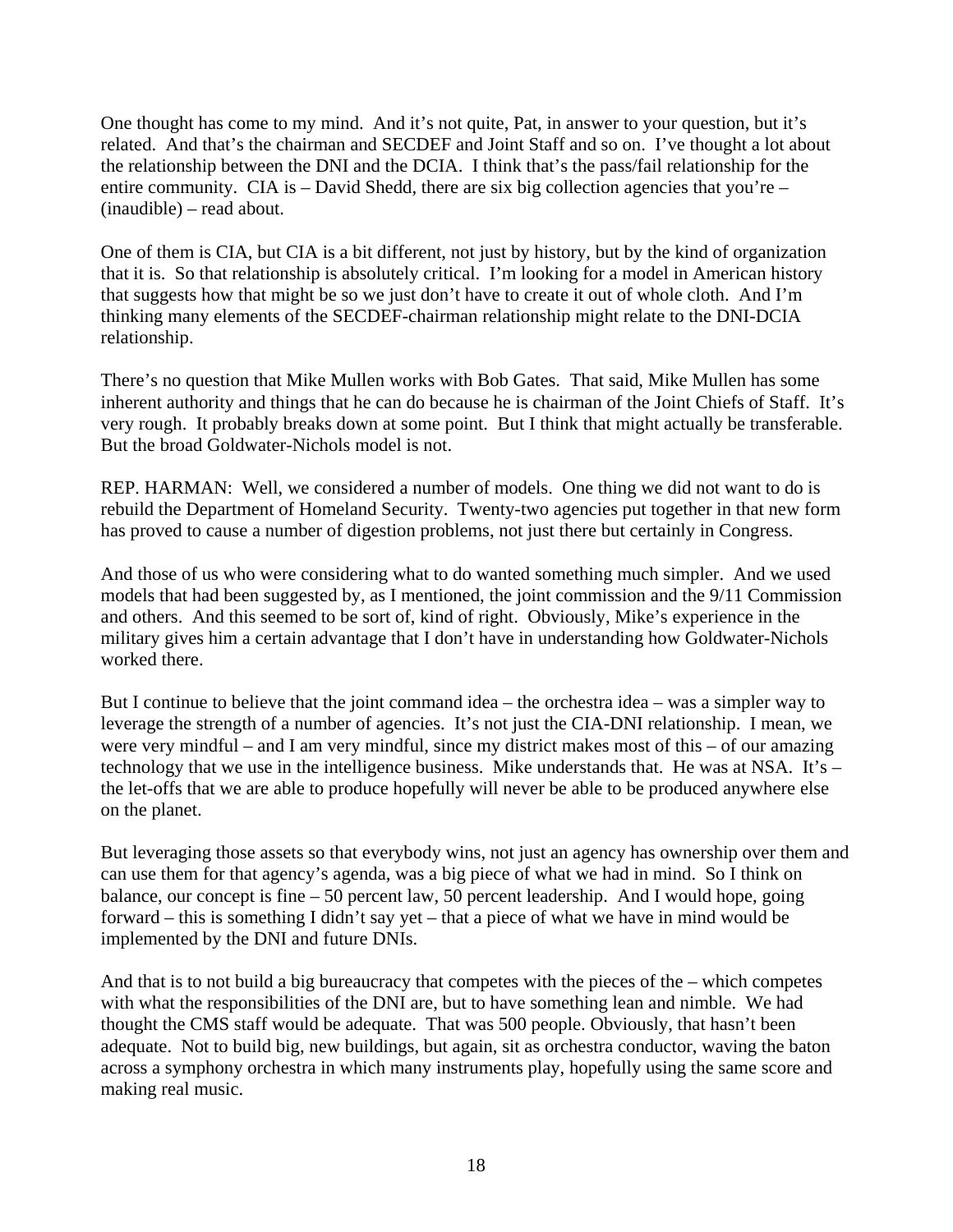MS. TOWNSEND: You know, the only thing I would add: I was reminded by your question and the discussion about the model between the chairman and the SECDEF of an argument that came up in the policy debate that was brought to my attention by Steve Cambone – and you'll have the chance to ask him. And he made the point – we were talking about, in this structure, having the CIA, who had its own operational authorities, reporting to an individual in the DNI who did not have operational authority, and how were we going to square that?

It was going to cause real – I mean, when you look at the chairman of the Joint Chiefs, he's reporting to somebody who has a consistent and larger set of authorities, and so he kind of makes logical sense, in the bureaucratic and legal sense. This was going to be a challenge. And I think part of what you're hearing in discussion of your question is, we continue to grapple with that, because that – it's the only direct report, and CIA doesn't have a parallel line to somebody who has operational authorities like everybody else does. And I do think that, that's caused some of the friction.

QUESTION: Chairwoman Harman, you said earlier, just today, that – you said you're a member of Congress, and therefore under-informed, and then that the role of intelligence, in your words, was to speak truth to power.

And I'm struck that almost a year ago, Speaker Pelosi said that Congress misled – the CIA, anyway, misled Congress, in her words, "all the time." And I wanted to ask, one, in your opinion, is that true? You know, if so, two, is it still ongoing in your experience? And then three, what can be done to remedy that as we talk about intel reform?

REP. HARMAN: Well, I think the briefings to Congress are improving – I made that point – and the materials provided to Congress are improving. One of the huge fights I had when I was a member of the Gang of Eight was to get more people briefed on the Intelligence Committees. Mike will remember –

GEN. HAYDEN: A Saturday afternoon. (Laughter.)

REP. HARMAN: – a Saturday afternoon phone call from me to him when he was shopping for a cell phone for Jeanine in a shopping mall. Have I –

GEN. HAYDEN: So far, so good. (Laughter.)

REP. HARMAN: So far, so good. Yeah, that was the day that the president had declassified portions of the terrorist surveillance program, and it was the first day that those of us who had been briefed on that program could call others to understand some things that we had not understood.

I did not understand that, that program did not strictly follow FISA. We can have another conversation about that somewhere else, but I did not understand that during the briefings that we had on the program. But at any rate, I called Mike to urge that he come over immediately – Congress was in session that weekend – to brief all the members of the Intelligence Committee on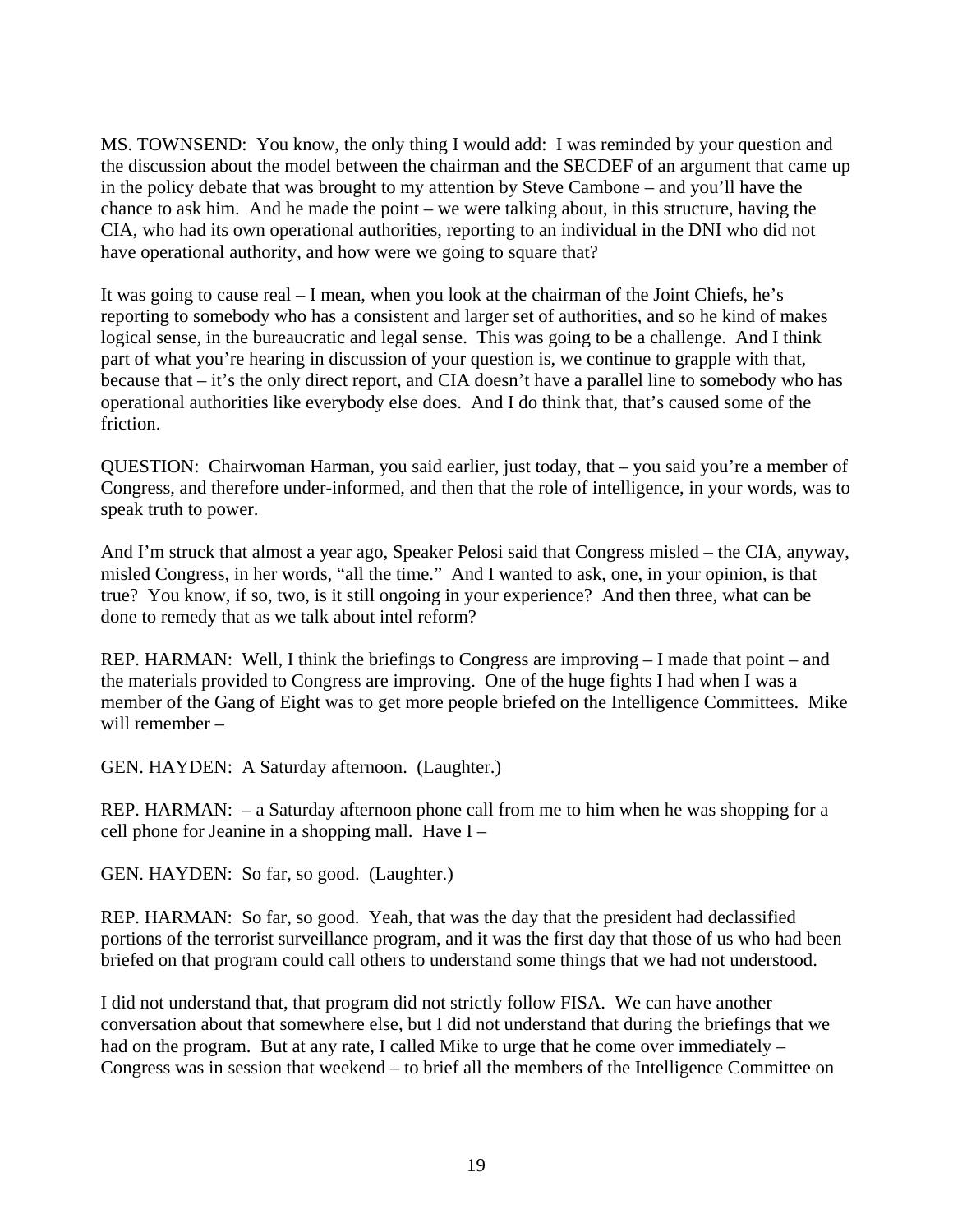the program, which I think – thought would be very helpful. That did not happen that day, although he was willing to do it.

GEN. HAYDEN: I was en route.

REP. HARMAN: He was en route and called back. So he couldn't do it, but it eventually did happen. And I think the briefings of more people is better. But that still leaves something that Pete Hoekstra has said, and I think would still say if he were here, and that is that we play – those of us on the Intelligence Committee – play 20 questions. If you don't ask precisely the right question, you don't get the information.

And so my version of this – and I'm just speaking for myself – is that the Intelligence Committees, which are leadership-appointed committees, should be given full information. We're an independent branch of government. We should keep what is classified, classified. That's something I assiduously try to do.

There should not be over-classification, but certain things, certain secrets, certainly relating to sources and methods, should not be in our newspapers, Walter – (laughter) – or even revealed to Congress, outside of strict, classified environments. So I think we're doing better, and I think it is crucial that, that relationship work well, because in the end, what are we trying to achieve?

We are trying to get an environment where we know the plans and intentions of our enemies in advance, where we put the best people and the best structure and the best technology against the hardest targets. And those targets are hard, and they are evolving. And unless we are able to do that and to be nimble, as we have been recently, in terms of how we're going to screen passengers trying to enter this country, one of these days, the bad guys are going to score again.

GEN. HAYDEN: I need to comment on that. Within limits of sources and methods, because you're always sensitive about how big a group you brief – but put that caveat aside. The overwhelming instinct of the intelligence agencies is to brief the Hill, brief them broadly and brief them deeply. I mean, to use an airman's metaphor, since I spent most of my life in the Air Force, if you want these people to be there at the crash, you've got to put them on the manifest, okay? (Laughter.)

REP. HARMAN: No, no, no. (Laughter.)

GEN. HAYDEN: There are no upsides to trying to hide the ball. Now, that said, I was President Obama's DCIA for three weeks, and I will tell you in that 21-day period, I had the same kind of conversation I had with his predecessor about a sensitive matter and whether or not I should brief it to the Hill. And I was pushing one way, and his NSC and staff were pushing the other.

And I will add that President Obama has threatened to veto the current intelligence authorization bill if it still contains language that takes out of his control who on the Hill is briefed. This isn't so much about intelligence – well, it is – but it's really about Article I and Article II. And the intelligence agencies, and particularly CIA, and particularly CIA when they do covert action, is operating on the outer limits of executive prerogative. Blame this one on Jimmy Madison.